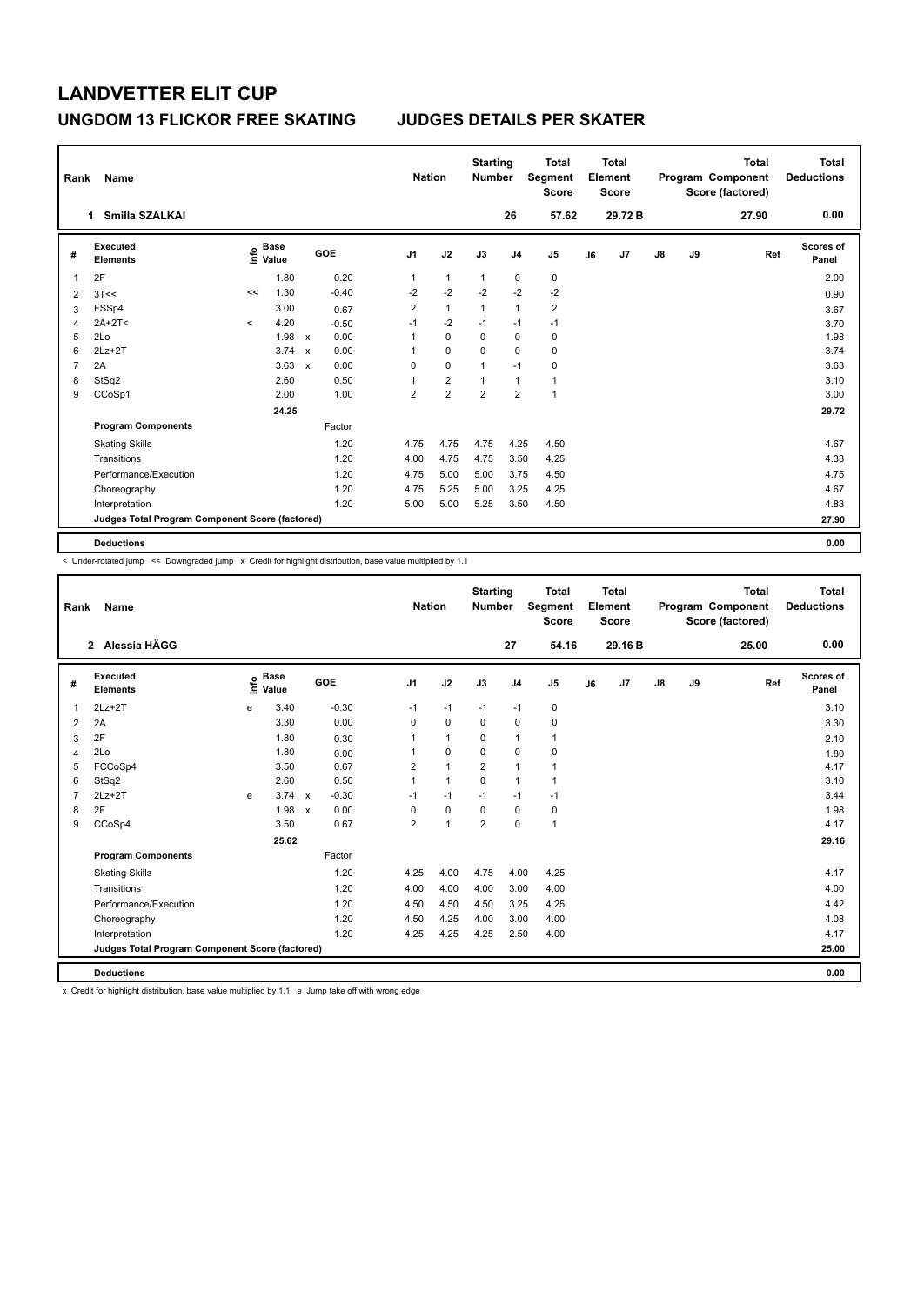| Rank           | Name                                            |                           |                           |         | <b>Nation</b>  |                | <b>Starting</b><br><b>Number</b> |                | <b>Total</b><br>Segment<br><b>Score</b> |    | <b>Total</b><br>Element<br><b>Score</b> |               |    | <b>Total</b><br>Program Component<br>Score (factored) | <b>Total</b><br><b>Deductions</b> |
|----------------|-------------------------------------------------|---------------------------|---------------------------|---------|----------------|----------------|----------------------------------|----------------|-----------------------------------------|----|-----------------------------------------|---------------|----|-------------------------------------------------------|-----------------------------------|
|                | Jelizaveta KOPACH<br>3                          |                           |                           |         |                |                |                                  | 28             | 53.64                                   |    | 29.34 B                                 |               |    | 26.30                                                 | 2.00                              |
| #              | Executed<br><b>Elements</b>                     | Base<br>e Base<br>⊆ Value |                           | GOE     | J <sub>1</sub> | J2             | J3                               | J <sub>4</sub> | J <sub>5</sub>                          | J6 | J <sub>7</sub>                          | $\mathsf{J}8$ | J9 | Ref                                                   | Scores of<br>Panel                |
| 1              | 3T                                              | 4.10                      |                           | $-2.10$ | $-3$           | $-3$           | $-3$                             | $-3$           | $-3$                                    |    |                                         |               |    |                                                       | 2.00                              |
| $\overline{2}$ | $2F+2T$                                         | 3.10                      |                           | 0.20    | 1              | $\mathbf{1}$   | $\mathbf{1}$                     | 0              | 0                                       |    |                                         |               |    |                                                       | 3.30                              |
| 3              | 1A                                              | 1.10                      |                           | 0.20    | 1              | $\mathbf{1}$   | 1                                | $\pmb{0}$      | $\mathbf{1}$                            |    |                                         |               |    |                                                       | 1.30                              |
| 4              | CCoSp4                                          | 3.50                      |                           | 0.50    | 1              | $\mathbf{1}$   | 1                                | $\overline{1}$ | 1                                       |    |                                         |               |    |                                                       | 4.00                              |
| 5              | 3T+SEQ                                          | 3.61                      | $\mathsf{x}$              | $-2.10$ | $-3$           | $-3$           | $-3$                             | $-3$           | $-3$                                    |    |                                         |               |    |                                                       | 1.51                              |
| 6              | 2F                                              | 1.98                      | $\boldsymbol{\mathsf{x}}$ | 0.10    | 1              | $\mathbf 0$    | $\mathbf 0$                      | $\mathbf{1}$   | $\pmb{0}$                               |    |                                         |               |    |                                                       | 2.08                              |
| 7              | 2Lo                                             | 1.98                      | $\boldsymbol{\mathsf{x}}$ | $-0.30$ | 1              | $-1$           | $-1$                             | $-1$           | $-1$                                    |    |                                         |               |    |                                                       | 1.68                              |
| 8              | FCCoSp3                                         | 3.00                      |                           | 0.50    | 1              | $\mathbf{1}$   | 1                                | $\mathbf{1}$   | $\overline{2}$                          |    |                                         |               |    |                                                       | 3.50                              |
| 9              | StSq3                                           | 3.30                      |                           | 0.67    | $\overline{2}$ | $\overline{1}$ | 1                                | $\overline{2}$ | $\mathbf{1}$                            |    |                                         |               |    |                                                       | 3.97                              |
|                |                                                 | 25.67                     |                           |         |                |                |                                  |                |                                         |    |                                         |               |    |                                                       | 29.34                             |
|                | <b>Program Components</b>                       |                           |                           | Factor  |                |                |                                  |                |                                         |    |                                         |               |    |                                                       |                                   |
|                | <b>Skating Skills</b>                           |                           |                           | 1.20    | 4.50           | 4.50           | 5.00                             | 4.25           | 4.50                                    |    |                                         |               |    |                                                       | 4.50                              |
|                | Transitions                                     |                           |                           | 1.20    | 4.25           | 4.50           | 4.00                             | 4.00           | 4.00                                    |    |                                         |               |    |                                                       | 4.08                              |
|                | Performance/Execution                           |                           |                           | 1.20    | 4.50           | 4.50           | 4.50                             | 3.75           | 4.25                                    |    |                                         |               |    |                                                       | 4.42                              |
|                | Choreography                                    |                           |                           | 1.20    | 5.00           | 4.75           | 4.25                             | 4.25           | 4.50                                    |    |                                         |               |    |                                                       | 4.50                              |
|                | Interpretation                                  |                           |                           | 1.20    | 4.25           | 4.75           | 4.50                             | 4.25           | 4.50                                    |    |                                         |               |    |                                                       | 4.42                              |
|                | Judges Total Program Component Score (factored) |                           |                           |         |                |                |                                  |                |                                         |    |                                         |               |    |                                                       | 26.30                             |
|                | <b>Deductions</b>                               |                           | Falls:                    | $-2.00$ |                |                |                                  |                |                                         |    |                                         |               |    |                                                       | $-2.00$                           |

x Credit for highlight distribution, base value multiplied by 1.1

| Rank           | Name                                            |         |                                  |                           |         | <b>Nation</b>  |              | <b>Starting</b><br><b>Number</b> |                | <b>Total</b><br>Segment<br><b>Score</b> |    | <b>Total</b><br>Element<br><b>Score</b> |    |    | <b>Total</b><br>Program Component<br>Score (factored) | Total<br><b>Deductions</b> |
|----------------|-------------------------------------------------|---------|----------------------------------|---------------------------|---------|----------------|--------------|----------------------------------|----------------|-----------------------------------------|----|-----------------------------------------|----|----|-------------------------------------------------------|----------------------------|
|                | 4 Wilma LIND                                    |         |                                  |                           |         |                |              |                                  | 18             | 48.75                                   |    | 24.25                                   |    |    | 24.50                                                 | 0.00                       |
| #              | Executed<br><b>Elements</b>                     |         | <b>Base</b><br>e Base<br>E Value |                           | GOE     | J <sub>1</sub> | J2           | J3                               | J <sub>4</sub> | J5                                      | J6 | J7                                      | J8 | J9 | Ref                                                   | Scores of<br>Panel         |
| $\mathbf{1}$   | FCCoSp3                                         |         | 3.00                             |                           | 0.50    | $\overline{2}$ | $\mathbf{1}$ | $\mathbf 0$                      | $\mathbf{1}$   | $\mathbf{1}$                            |    |                                         |    |    |                                                       | 3.50                       |
| 2              | 2F                                              |         | 1.80                             |                           | 0.00    | 1              | $\mathbf 0$  | $\mathbf 0$                      | $\mathbf 0$    | 0                                       |    |                                         |    |    |                                                       | 1.80                       |
| 3              | $2F+2T<$                                        | $\prec$ | 2.70                             |                           | $-0.30$ | $-1$           | $-1$         | $-1$                             | $-1$           | $-1$                                    |    |                                         |    |    |                                                       | 2.40                       |
| $\overline{4}$ | 2Lz                                             |         | 2.10                             |                           | 0.00    | $\Omega$       | $\Omega$     | $\Omega$                         | $\Omega$       | 0                                       |    |                                         |    |    |                                                       | 2.10                       |
| 5              | StSq3                                           |         | 3.30                             |                           | 0.50    | 1              | $\mathbf{1}$ | 1                                | $\mathbf 0$    | 1                                       |    |                                         |    |    |                                                       | 3.80                       |
| 6              | 1A                                              |         | 1.21                             | $\mathsf{x}$              | 0.13    | $\overline{1}$ | $\mathbf{1}$ | $\Omega$                         | $\mathbf 0$    | $\mathbf{1}$                            |    |                                         |    |    |                                                       | 1.34                       |
| $\overline{7}$ | $2Lz<+2Lo$                                      | $\prec$ | 3.63                             | $\mathsf{x}$              | $-0.30$ | $-1$           | $-2$         | $-1$                             | $-1$           | $-1$                                    |    |                                         |    |    |                                                       | 3.33                       |
| 8              | CCoSp4                                          |         | 3.50                             |                           | 0.50    |                | $\mathbf{1}$ | $\mathbf{1}$                     | $\mathbf{1}$   | $\mathbf{1}$                            |    |                                         |    |    |                                                       | 4.00                       |
| 9              | 2Lo                                             |         | 1.98                             | $\boldsymbol{\mathsf{x}}$ | 0.00    | $\overline{1}$ | $\mathbf 0$  | $\mathbf 0$                      | $\mathbf 0$    | 0                                       |    |                                         |    |    |                                                       | 1.98                       |
|                |                                                 |         | 23.22                            |                           |         |                |              |                                  |                |                                         |    |                                         |    |    |                                                       | 24.25                      |
|                | <b>Program Components</b>                       |         |                                  |                           | Factor  |                |              |                                  |                |                                         |    |                                         |    |    |                                                       |                            |
|                | <b>Skating Skills</b>                           |         |                                  |                           | 1.20    | 4.25           | 4.50         | 4.25                             | 3.75           | 4.00                                    |    |                                         |    |    |                                                       | 4.17                       |
|                | Transitions                                     |         |                                  |                           | 1.20    | 3.75           | 4.50         | 4.00                             | 3.25           | 4.00                                    |    |                                         |    |    |                                                       | 3.92                       |
|                | Performance/Execution                           |         |                                  |                           | 1.20    | 4.25           | 4.25         | 4.25                             | 3.50           | 4.25                                    |    |                                         |    |    |                                                       | 4.25                       |
|                | Choreography                                    |         |                                  |                           | 1.20    | 4.50           | 4.50         | 4.50                             | 3.75           | 4.00                                    |    |                                         |    |    |                                                       | 4.33                       |
|                | Interpretation                                  |         |                                  |                           | 1.20    | 4.00           | 3.75         | 4.25                             | 3.50           | 3.50                                    |    |                                         |    |    |                                                       | 3.75                       |
|                | Judges Total Program Component Score (factored) |         |                                  |                           |         |                |              |                                  |                |                                         |    |                                         |    |    |                                                       | 24.50                      |
|                | <b>Deductions</b>                               |         |                                  |                           |         |                |              |                                  |                |                                         |    |                                         |    |    |                                                       | 0.00                       |

< Under-rotated jump x Credit for highlight distribution, base value multiplied by 1.1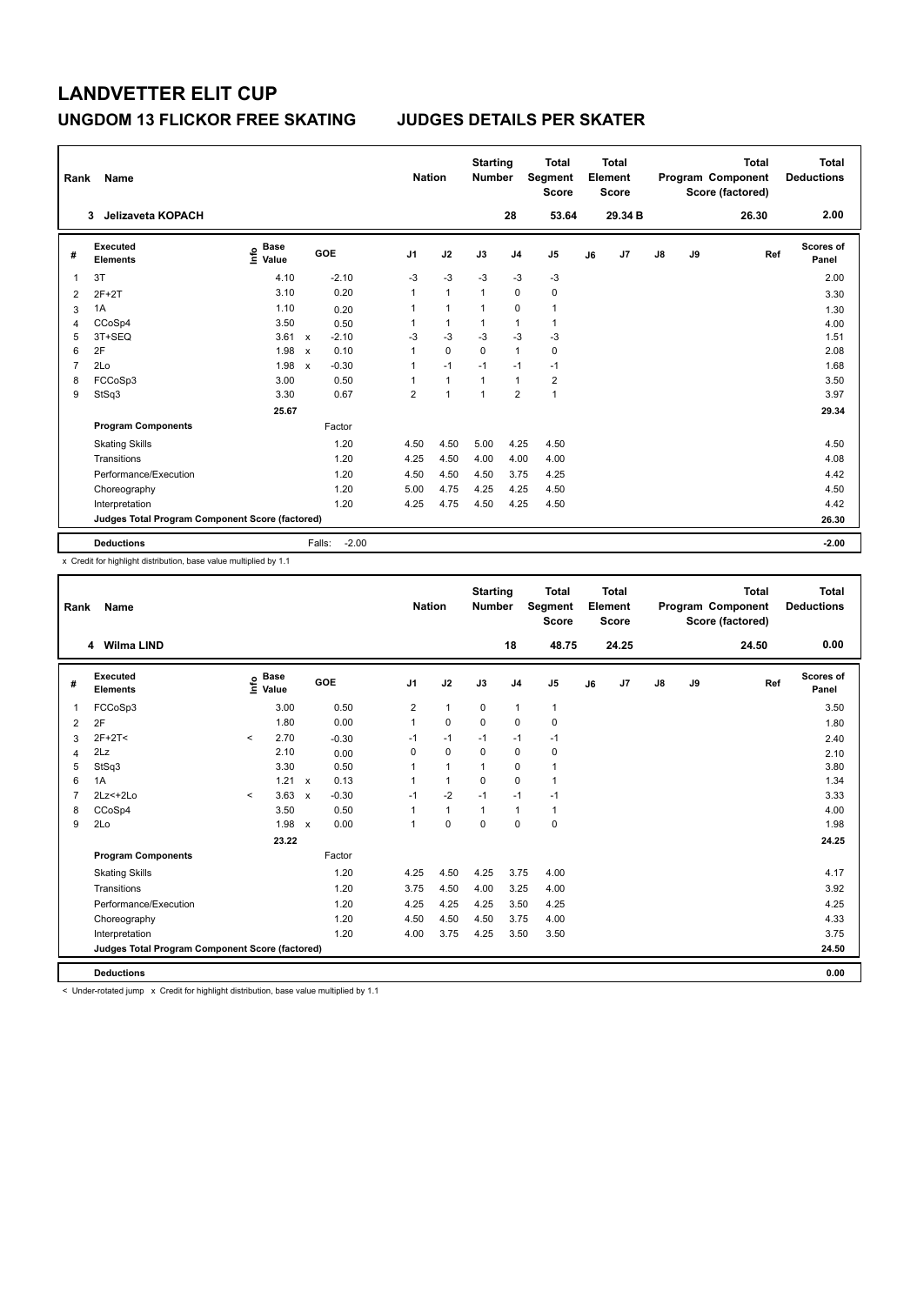| Rank           | Name                                            |                                  |              |         |                | <b>Nation</b> | <b>Starting</b><br><b>Number</b> |                | <b>Total</b><br>Segment<br><b>Score</b> |    | <b>Total</b><br>Element<br><b>Score</b> |    |    | <b>Total</b><br>Program Component<br>Score (factored) | <b>Total</b><br><b>Deductions</b> |
|----------------|-------------------------------------------------|----------------------------------|--------------|---------|----------------|---------------|----------------------------------|----------------|-----------------------------------------|----|-----------------------------------------|----|----|-------------------------------------------------------|-----------------------------------|
|                | <b>Martine STRANDVIK</b><br>5                   |                                  |              |         |                |               |                                  | 14             | 44.96                                   |    | 22.96                                   |    |    | 22.00                                                 | 0.00                              |
| #              | <b>Executed</b><br><b>Elements</b>              | <b>Base</b><br>e Base<br>⊆ Value | GOE          |         | J <sub>1</sub> | J2            | J3                               | J <sub>4</sub> | J <sub>5</sub>                          | J6 | J7                                      | J8 | J9 | Ref                                                   | <b>Scores of</b><br>Panel         |
| 1              | 2Lo                                             | 1.80                             |              | 0.10    | 1              | $-1$          | $\mathbf{1}$                     | $\mathbf 0$    | 0                                       |    |                                         |    |    |                                                       | 1.90                              |
| $\overline{2}$ | $2Lz+2T$                                        | 3.40                             |              | 0.00    | 0              | $\mathbf 0$   | 0                                | 0              | 0                                       |    |                                         |    |    |                                                       | 3.40                              |
| 3              | 1A                                              | 1.10                             |              | 0.00    | $-1$           | 0             | 0                                | 0              | $\pmb{0}$                               |    |                                         |    |    |                                                       | 1.10                              |
| 4              | FCCoSp3                                         | 3.00                             |              | 0.00    | $-1$           | 0             | $\mathbf{1}$                     | 0              | 0                                       |    |                                         |    |    |                                                       | 3.00                              |
| 5              | 2F                                              | 1.98                             | $\mathsf{x}$ | 0.00    | 0              | 0             | $\Omega$                         | 0              | 0                                       |    |                                         |    |    |                                                       | 1.98                              |
| 6              | $2F+2T<$                                        | 2.97<br>$\prec$                  | $\mathsf{x}$ | $-0.50$ | $-2$           | $-2$          | $-1$                             | $-1$           | $-2$                                    |    |                                         |    |    |                                                       | 2.47                              |
| 7              | 2Lo                                             | 1.98                             | $\mathsf{x}$ | 0.00    | 1              | 0             | 0                                | 0              | 0                                       |    |                                         |    |    |                                                       | 1.98                              |
| 8              | StSq3                                           | 3.30                             |              | 0.50    | 1              | $\mathbf{1}$  | 1                                | 1              | $\mathbf{1}$                            |    |                                         |    |    |                                                       | 3.80                              |
| 9              | CCoSp3                                          | 3.00                             |              | 0.33    | 1              | 0             | $\mathbf{1}$                     | $\overline{1}$ | 0                                       |    |                                         |    |    |                                                       | 3.33                              |
|                |                                                 | 22.53                            |              |         |                |               |                                  |                |                                         |    |                                         |    |    |                                                       | 22.96                             |
|                | <b>Program Components</b>                       |                                  |              | Factor  |                |               |                                  |                |                                         |    |                                         |    |    |                                                       |                                   |
|                | <b>Skating Skills</b>                           |                                  |              | 1.20    | 4.25           | 3.50          | 4.00                             | 3.25           | 3.50                                    |    |                                         |    |    |                                                       | 3.67                              |
|                | Transitions                                     |                                  |              | 1.20    | 3.75           | 3.00          | 4.00                             | 3.00           | 3.50                                    |    |                                         |    |    |                                                       | 3.42                              |
|                | Performance/Execution                           |                                  |              | 1.20    | 4.00           | 3.75          | 4.25                             | 3.25           | 3.75                                    |    |                                         |    |    |                                                       | 3.83                              |
|                | Choreography                                    |                                  |              | 1.20    | 4.25           | 3.25          | 4.50                             | 3.00           | 3.75                                    |    |                                         |    |    |                                                       | 3.75                              |
|                | Interpretation                                  |                                  |              | 1.20    | 4.25           | 3.25          | 4.50                             | 3.25           | 3.50                                    |    |                                         |    |    |                                                       | 3.67                              |
|                | Judges Total Program Component Score (factored) |                                  |              |         |                |               |                                  |                |                                         |    |                                         |    |    |                                                       | 22.00                             |
|                | <b>Deductions</b>                               |                                  |              |         |                |               |                                  |                |                                         |    |                                         |    |    |                                                       | 0.00                              |

-<br>< Under-rotated jump x Credit for highlight distribution, base value multiplied by 1.1

| Rank           | <b>Name</b>                                     |                                    |                           |         | <b>Nation</b>  |              | <b>Starting</b><br><b>Number</b> |                | <b>Total</b><br>Segment<br><b>Score</b> |    | <b>Total</b><br>Element<br><b>Score</b> |               |    | <b>Total</b><br>Program Component<br>Score (factored) | <b>Total</b><br><b>Deductions</b> |
|----------------|-------------------------------------------------|------------------------------------|---------------------------|---------|----------------|--------------|----------------------------------|----------------|-----------------------------------------|----|-----------------------------------------|---------------|----|-------------------------------------------------------|-----------------------------------|
|                | Elina EKLÖF<br>6                                |                                    |                           |         |                |              |                                  | 21             | 43.95                                   |    | 21.65                                   |               |    | 22.30                                                 | 0.00                              |
| #              | Executed<br><b>Elements</b>                     | <b>Base</b><br>$\frac{6}{5}$ Value | GOE                       |         | J <sub>1</sub> | J2           | J3                               | J <sub>4</sub> | J <sub>5</sub>                          | J6 | J7                                      | $\mathsf{J}8$ | J9 | Ref                                                   | <b>Scores of</b><br>Panel         |
| $\overline{1}$ | 2Lo                                             | 1.80                               |                           | 0.30    | $\mathbf{1}$   | $\mathbf{1}$ | $\mathbf{1}$                     | $\mathbf{1}$   | $\mathbf{1}$                            |    |                                         |               |    |                                                       | 2.10                              |
| 2              | $2F+2T$                                         | 3.10                               |                           | 0.00    | $\mathbf 0$    | $\mathbf 0$  | $\mathbf 0$                      | $-1$           | $\mathbf 0$                             |    |                                         |               |    |                                                       | 3.10                              |
| 3              | CCoSp3                                          | 3.00                               |                           | 0.50    |                | $\mathbf{1}$ | $\mathbf{1}$                     | $\mathbf{1}$   | 1                                       |    |                                         |               |    |                                                       | 3.50                              |
| 4              | 1A                                              | 1.10                               |                           | 0.00    | 0              | $\mathbf 0$  | $\mathbf 0$                      | $\mathbf 0$    | $\mathbf 0$                             |    |                                         |               |    |                                                       | 1.10                              |
| 5              | StSq2                                           | 2.60                               |                           | 0.00    | 0              | $\mathbf 0$  | 0                                | 0              | 0                                       |    |                                         |               |    |                                                       | 2.60                              |
| 6              | 2S                                              | 1.43                               | $\mathsf{x}$              | 0.13    | $\Omega$       | $\mathbf{1}$ | $\overline{1}$                   | $\mathbf{1}$   | $\mathbf 0$                             |    |                                         |               |    |                                                       | 1.56                              |
| $\overline{7}$ | $2F+2T$                                         | 3.41                               | $\boldsymbol{\mathsf{x}}$ | 0.00    | 0              | $\mathbf 0$  | $\mathbf 0$                      | $\mathbf 0$    | 0                                       |    |                                         |               |    |                                                       | 3.41                              |
| 8              | 2Lo                                             | 1.98                               | $\boldsymbol{\mathsf{x}}$ | 0.10    | 0              | $\mathbf{1}$ | $\mathbf{1}$                     | $\mathbf 0$    | $\mathbf 0$                             |    |                                         |               |    |                                                       | 2.08                              |
| 9              | FCCoSp2                                         | 2.50                               |                           | $-0.30$ | $-1$           | $-1$         | $-1$                             | $\Omega$       | $-1$                                    |    |                                         |               |    |                                                       | 2.20                              |
|                |                                                 | 20.92                              |                           |         |                |              |                                  |                |                                         |    |                                         |               |    |                                                       | 21.65                             |
|                | <b>Program Components</b>                       |                                    |                           | Factor  |                |              |                                  |                |                                         |    |                                         |               |    |                                                       |                                   |
|                | <b>Skating Skills</b>                           |                                    |                           | 1.20    | 4.00           | 3.75         | 4.00                             | 3.50           | 3.75                                    |    |                                         |               |    |                                                       | 3.83                              |
|                | Transitions                                     |                                    |                           | 1.20    | 3.50           | 4.00         | 3.75                             | 2.75           | 3.75                                    |    |                                         |               |    |                                                       | 3.67                              |
|                | Performance/Execution                           |                                    |                           | 1.20    | 3.75           | 4.00         | 3.75                             | 3.25           | 3.75                                    |    |                                         |               |    |                                                       | 3.75                              |
|                | Choreography                                    |                                    |                           | 1.20    | 4.00           | 4.00         | 4.25                             | 3.00           | 3.50                                    |    |                                         |               |    |                                                       | 3.83                              |
|                | Interpretation                                  |                                    |                           | 1.20    | 3.50           | 3.75         | 3.75                             | 2.75           | 3.25                                    |    |                                         |               |    |                                                       | 3.50                              |
|                | Judges Total Program Component Score (factored) |                                    |                           |         |                |              |                                  |                |                                         |    |                                         |               |    |                                                       | 22.30                             |
|                | <b>Deductions</b>                               |                                    |                           |         |                |              |                                  |                |                                         |    |                                         |               |    |                                                       | 0.00                              |

x Credit for highlight distribution, base value multiplied by 1.1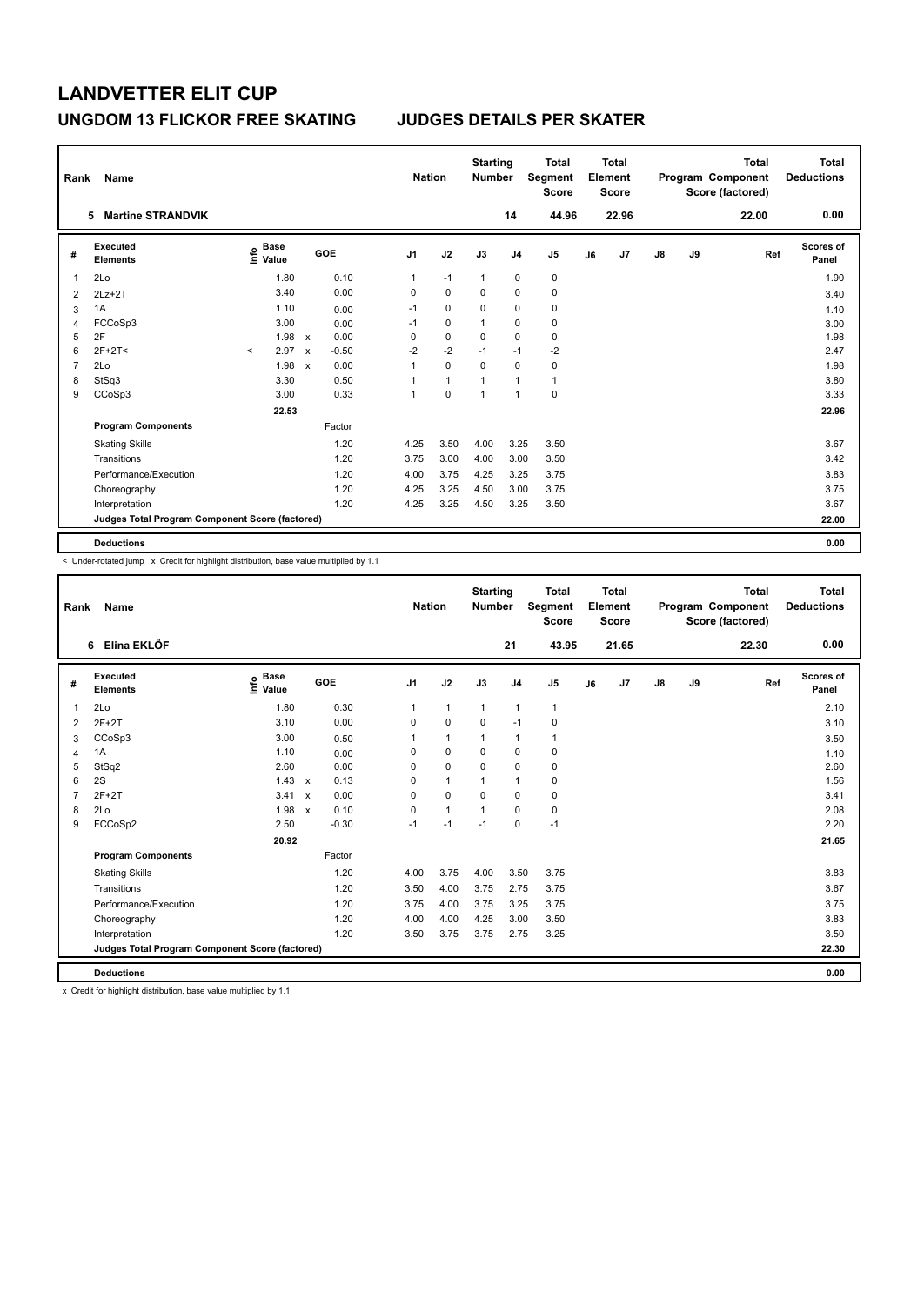| Rank           | Name                                            |    |                                  |       |                           |         | <b>Nation</b>  |                | <b>Starting</b><br><b>Number</b> |                | <b>Total</b><br>Segment<br><b>Score</b> |    | <b>Total</b><br>Element<br><b>Score</b> |               |    | <b>Total</b><br>Program Component<br>Score (factored) | Total<br><b>Deductions</b> |
|----------------|-------------------------------------------------|----|----------------------------------|-------|---------------------------|---------|----------------|----------------|----------------------------------|----------------|-----------------------------------------|----|-----------------------------------------|---------------|----|-------------------------------------------------------|----------------------------|
|                | 7 Lisa LAGER                                    |    |                                  |       |                           |         |                |                |                                  | 24             | 43.73                                   |    | 19.83                                   |               |    | 23.90                                                 | 0.00                       |
| #              | Executed<br><b>Elements</b>                     |    | <b>Base</b><br>e Base<br>⊆ Value |       |                           | GOE     | J <sub>1</sub> | J2             | J3                               | J <sub>4</sub> | J5                                      | J6 | J7                                      | $\mathsf{J}8$ | J9 | Ref                                                   | <b>Scores of</b><br>Panel  |
| 1              | 2Lo                                             |    |                                  | 1.80  |                           | 0.20    | 1              | $\mathbf 0$    | $\mathbf{1}$                     | $\mathbf{1}$   | $\pmb{0}$                               |    |                                         |               |    |                                                       | 2.00                       |
| 2              | 2F                                              |    |                                  | 1.80  |                           | 0.00    | 1              | $\mathbf 0$    | $\mathbf 0$                      | $\mathbf 0$    | $\mathbf 0$                             |    |                                         |               |    |                                                       | 1.80                       |
| 3              | А                                               |    |                                  | 0.00  |                           | 0.00    | ٠              |                |                                  | ٠              | $\overline{a}$                          |    |                                         |               |    |                                                       | 0.00                       |
| 4              | CCoSp3                                          |    |                                  | 3.00  |                           | 0.00    | 0              | $-1$           | $\mathbf 0$                      | $\pmb{0}$      | $\pmb{0}$                               |    |                                         |               |    |                                                       | 3.00                       |
| 5              | 2A<<                                            | << |                                  | 1.21  | $\mathsf{x}$              | $-0.60$ | $-3$           | $-3$           | $-3$                             | $-3$           | $-2$                                    |    |                                         |               |    |                                                       | 0.61                       |
| 6              | 2Lz                                             |    |                                  | 2.31  | $\mathsf{x}$              | 0.10    | 0              | $\mathbf{1}$   | 1                                | $\mathbf 0$    | $\pmb{0}$                               |    |                                         |               |    |                                                       | 2.41                       |
| $\overline{7}$ | $2F+2T$                                         |    |                                  | 3.41  | $\boldsymbol{\mathsf{x}}$ | 0.30    | 1              | $\mathbf{1}$   | $\overline{1}$                   | $\mathbf{1}$   | $\pmb{0}$                               |    |                                         |               |    |                                                       | 3.71                       |
| 8              | FCCoSp2                                         |    |                                  | 2.50  |                           | 0.00    | 0              | $\mathbf 0$    | $\Omega$                         | $\mathbf 0$    | $\pmb{0}$                               |    |                                         |               |    |                                                       | 2.50                       |
| 9              | StSq3                                           |    |                                  | 3.30  |                           | 0.50    | 1              | $\overline{1}$ | $\overline{1}$                   | $\overline{1}$ | $\mathbf{1}$                            |    |                                         |               |    |                                                       | 3.80                       |
|                |                                                 |    |                                  | 19.33 |                           |         |                |                |                                  |                |                                         |    |                                         |               |    |                                                       | 19.83                      |
|                | <b>Program Components</b>                       |    |                                  |       |                           | Factor  |                |                |                                  |                |                                         |    |                                         |               |    |                                                       |                            |
|                | <b>Skating Skills</b>                           |    |                                  |       |                           | 1.20    | 4.25           | 4.25           | 4.50                             | 3.75           | 4.00                                    |    |                                         |               |    |                                                       | 4.17                       |
|                | Transitions                                     |    |                                  |       |                           | 1.20    | 3.75           | 3.75           | 4.25                             | 3.25           | 4.25                                    |    |                                         |               |    |                                                       | 3.92                       |
|                | Performance/Execution                           |    |                                  |       |                           | 1.20    | 4.00           | 4.00           | 4.50                             | 3.25           | 4.25                                    |    |                                         |               |    |                                                       | 4.08                       |
|                | Choreography                                    |    |                                  |       |                           | 1.20    | 4.25           | 4.00           | 4.50                             | 3.25           | 4.00                                    |    |                                         |               |    |                                                       | 4.08                       |
|                | Interpretation                                  |    |                                  |       |                           | 1.20    | 3.75           | 3.50           | 4.50                             | 3.00           | 3.75                                    |    |                                         |               |    |                                                       | 3.67                       |
|                | Judges Total Program Component Score (factored) |    |                                  |       |                           |         |                |                |                                  |                |                                         |    |                                         |               |    |                                                       | 23.90                      |
|                | <b>Deductions</b>                               |    |                                  |       |                           |         |                |                |                                  |                |                                         |    |                                         |               |    |                                                       | 0.00                       |

<< Downgraded jump x Credit for highlight distribution, base value multiplied by 1.1

| Rank           | Name                                            |         |                                  |              |         | <b>Nation</b>  |              | <b>Starting</b><br><b>Number</b> |                | <b>Total</b><br>Segment<br><b>Score</b> |    | <b>Total</b><br>Element<br><b>Score</b> |    |    | <b>Total</b><br>Program Component<br>Score (factored) | <b>Total</b><br><b>Deductions</b> |
|----------------|-------------------------------------------------|---------|----------------------------------|--------------|---------|----------------|--------------|----------------------------------|----------------|-----------------------------------------|----|-----------------------------------------|----|----|-------------------------------------------------------|-----------------------------------|
|                | <b>Jennifer BUTINA</b><br>8                     |         |                                  |              |         |                |              |                                  | 20             | 43.38                                   |    | 20.98 B                                 |    |    | 22.40                                                 | 0.00                              |
| #              | Executed<br><b>Elements</b>                     |         | <b>Base</b><br>e Base<br>E Value | GOE          |         | J <sub>1</sub> | J2           | J3                               | J <sub>4</sub> | J <sub>5</sub>                          | J6 | J7                                      | J8 | J9 | Ref                                                   | Scores of<br>Panel                |
| 1              | 2 <sub>0</sub>                                  |         | 1.80                             |              | 0.10    | 1              | $\mathbf 0$  | $\mathbf{1}$                     | $\mathbf 0$    | 0                                       |    |                                         |    |    |                                                       | 1.90                              |
| 2              | 2F                                              |         | 1.80                             |              | 0.10    | $\mathbf{1}$   | $\mathbf{1}$ | $\Omega$                         | $\Omega$       | 0                                       |    |                                         |    |    |                                                       | 1.90                              |
| 3              | 2Lo                                             |         | 1.80                             |              | 0.20    | 1              | $\mathbf{1}$ | $\mathbf{1}$                     | $\mathbf 0$    | 0                                       |    |                                         |    |    |                                                       | 2.00                              |
| $\overline{4}$ | 2A<+1A+SEQ                                      | $\prec$ | 2.72                             |              | $-0.50$ | $-1$           | $-2$         | $-1$                             | $-1$           | $-1$                                    |    |                                         |    |    |                                                       | 2.22                              |
| 5              | CCoSp4                                          |         | 3.50                             |              | 0.50    |                | $\mathbf 0$  | $\mathbf{1}$                     | $\mathbf{1}$   | 1                                       |    |                                         |    |    |                                                       | 4.00                              |
| 6              | $2F+1A+SEO$                                     |         | 2.55                             | $\mathbf{x}$ | 0.10    | 1              | $\mathbf 0$  | $\mathbf{1}$                     | $\Omega$       | 0                                       |    |                                         |    |    |                                                       | 2.65                              |
| $\overline{7}$ | 2A<<                                            | <<      | 1.21                             | $\mathsf{x}$ | $-0.40$ | $-2$           | $-2$         | $-2$                             | $-2$           | $-1$                                    |    |                                         |    |    |                                                       | 0.81                              |
| 8              | FSSp1                                           |         | 2.00                             |              | $-0.30$ | 0              | $-2$         | $-1$                             | $-1$           | $-1$                                    |    |                                         |    |    |                                                       | 1.70                              |
| 9              | StSq1                                           |         | 1.80                             |              | 0.00    | 0              | $-1$         | $\Omega$                         | $\mathbf 0$    | $\mathbf 0$                             |    |                                         |    |    |                                                       | 1.80                              |
|                |                                                 |         | 19.18                            |              |         |                |              |                                  |                |                                         |    |                                         |    |    |                                                       | 20.98                             |
|                | <b>Program Components</b>                       |         |                                  |              | Factor  |                |              |                                  |                |                                         |    |                                         |    |    |                                                       |                                   |
|                | <b>Skating Skills</b>                           |         |                                  |              | 1.20    | 4.25           | 3.75         | 3.75                             | 3.00           | 4.00                                    |    |                                         |    |    |                                                       | 3.83                              |
|                | Transitions                                     |         |                                  |              | 1.20    | 4.00           | 3.50         | 3.75                             | 2.75           | 3.75                                    |    |                                         |    |    |                                                       | 3.67                              |
|                | Performance/Execution                           |         |                                  |              | 1.20    | 4.25           | 3.75         | 4.00                             | 3.00           | 3.75                                    |    |                                         |    |    |                                                       | 3.83                              |
|                | Choreography                                    |         |                                  |              | 1.20    | 4.50           | 3.50         | 4.25                             | 3.00           | 3.75                                    |    |                                         |    |    |                                                       | 3.83                              |
|                | Interpretation                                  |         |                                  |              | 1.20    | 4.25           | 3.50         | 3.75                             | 2.25           | 3.25                                    |    |                                         |    |    |                                                       | 3.50                              |
|                | Judges Total Program Component Score (factored) |         |                                  |              |         |                |              |                                  |                |                                         |    |                                         |    |    |                                                       | 22.40                             |
|                | <b>Deductions</b>                               |         |                                  |              |         |                |              |                                  |                |                                         |    |                                         |    |    |                                                       | 0.00                              |

< Under-rotated jump << Downgraded jump x Credit for highlight distribution, base value multiplied by 1.1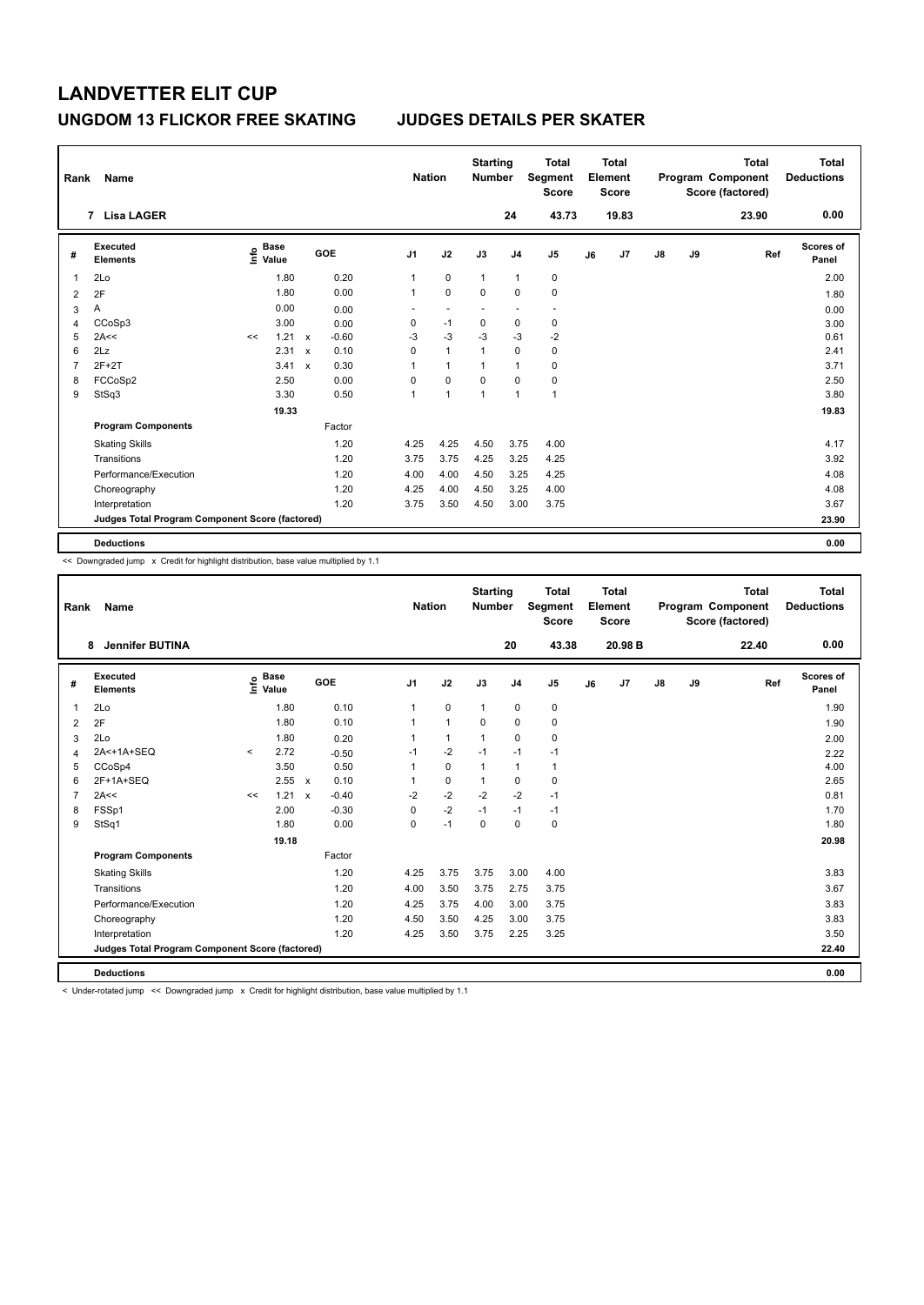| Rank | Name                                            |                                  |       |                           |            |                | <b>Nation</b> |                | <b>Starting</b><br><b>Number</b> |                | Total<br>Segment<br><b>Score</b> |    | <b>Total</b><br>Element<br><b>Score</b> |               |    | <b>Total</b><br>Program Component<br>Score (factored) | Total<br><b>Deductions</b> |
|------|-------------------------------------------------|----------------------------------|-------|---------------------------|------------|----------------|---------------|----------------|----------------------------------|----------------|----------------------------------|----|-----------------------------------------|---------------|----|-------------------------------------------------------|----------------------------|
|      | <b>Vilma STRÅGEFORS</b><br>9                    |                                  |       |                           |            |                |               |                |                                  | 16             | 43.03                            |    | 21.83                                   |               |    | 21.20                                                 | 0.00                       |
| #    | Executed<br><b>Elements</b>                     | <b>Base</b><br>e Base<br>⊆ Value |       |                           | <b>GOE</b> | J <sub>1</sub> |               | J2             | J3                               | J <sub>4</sub> | J5                               | J6 | J7                                      | $\mathsf{J}8$ | J9 | Ref                                                   | <b>Scores of</b><br>Panel  |
| 1    | $2Lz+2T$                                        |                                  | 3.40  |                           | $-0.80$    | $-2$           |               | $-3$           | $-2$                             | $-3$           | $-3$                             |    |                                         |               |    |                                                       | 2.60                       |
| 2    | 1A                                              |                                  | 1.10  |                           | 0.00       | 0              |               | $\mathbf 0$    | $\Omega$                         | $\mathbf 0$    | $\mathbf 0$                      |    |                                         |               |    |                                                       | 1.10                       |
| 3    | 2F                                              |                                  | 1.80  |                           | 0.30       | 1              |               | $\mathbf{1}$   | $\overline{1}$                   | $\overline{1}$ | 0                                |    |                                         |               |    |                                                       | 2.10                       |
| 4    | CCoSp4                                          |                                  | 3.50  |                           | 0.00       | 1              |               | $\mathbf 0$    | $\mathbf 0$                      | $\mathbf 0$    | $\pmb{0}$                        |    |                                         |               |    |                                                       | 3.50                       |
| 5    | 2F                                              |                                  | 1.98  | $\mathsf{x}$              | 0.10       | 1              |               | $\overline{1}$ | 0                                | $\mathbf 0$    | $\pmb{0}$                        |    |                                         |               |    |                                                       | 2.08                       |
| 6    | 2Lo                                             |                                  | 1.98  | $\boldsymbol{\mathsf{x}}$ | 0.30       | 1              |               | $\mathbf{1}$   | 1                                | $\overline{1}$ | $\pmb{0}$                        |    |                                         |               |    |                                                       | 2.28                       |
| 7    | $2Lz+2T<$                                       | $\prec$                          | 3.00  |                           | $-0.60$    | $-2$           |               | $-2$           | $-2$                             | $-1$           | $-2$                             |    |                                         |               |    |                                                       | 2.40                       |
| 8    | StSq2                                           |                                  | 2.60  |                           | 0.00       | 0              |               | $\mathbf 0$    | 0                                | 0              | 0                                |    |                                         |               |    |                                                       | 2.60                       |
| 9    | FCCoSp3                                         |                                  | 3.00  |                           | 0.17       | 1              |               | 0              | 0                                | 1              | $\pmb{0}$                        |    |                                         |               |    |                                                       | 3.17                       |
|      |                                                 |                                  | 22.36 |                           |            |                |               |                |                                  |                |                                  |    |                                         |               |    |                                                       | 21.83                      |
|      | <b>Program Components</b>                       |                                  |       |                           | Factor     |                |               |                |                                  |                |                                  |    |                                         |               |    |                                                       |                            |
|      | <b>Skating Skills</b>                           |                                  |       |                           | 1.20       | 3.50           |               | 3.50           | 3.75                             | 3.25           | 3.75                             |    |                                         |               |    |                                                       | 3.58                       |
|      | Transitions                                     |                                  |       |                           | 1.20       | 3.25           |               | 3.50           | 3.50                             | 2.50           | 3.50                             |    |                                         |               |    |                                                       | 3.42                       |
|      | Performance/Execution                           |                                  |       |                           | 1.20       | 3.50           |               | 3.75           | 3.75                             | 2.75           | 3.75                             |    |                                         |               |    |                                                       | 3.67                       |
|      | Choreography                                    |                                  |       |                           | 1.20       | 3.75           |               | 3.50           | 3.50                             | 3.25           | 3.75                             |    |                                         |               |    |                                                       | 3.58                       |
|      | Interpretation                                  |                                  |       |                           | 1.20       | 3.25           |               | 3.50           | 3.50                             | 2.75           | 3.50                             |    |                                         |               |    |                                                       | 3.42                       |
|      | Judges Total Program Component Score (factored) |                                  |       |                           |            |                |               |                |                                  |                |                                  |    |                                         |               |    |                                                       | 21.20                      |
|      | <b>Deductions</b>                               |                                  |       |                           |            |                |               |                |                                  |                |                                  |    |                                         |               |    |                                                       | 0.00                       |

-<br>< Under-rotated jump x Credit for highlight distribution, base value multiplied by 1.1

| Rank           | <b>Name</b>                                     |                              |                      |                | <b>Nation</b>  | <b>Starting</b><br><b>Number</b> |                | <b>Total</b><br>Segment<br><b>Score</b> |    | <b>Total</b><br>Element<br><b>Score</b> |               |    | <b>Total</b><br>Program Component<br>Score (factored) | <b>Total</b><br><b>Deductions</b> |
|----------------|-------------------------------------------------|------------------------------|----------------------|----------------|----------------|----------------------------------|----------------|-----------------------------------------|----|-----------------------------------------|---------------|----|-------------------------------------------------------|-----------------------------------|
|                | <b>Elin LAGERWALL</b><br>10                     |                              |                      |                |                |                                  | 22             | 42.72                                   |    | 22.52                                   |               |    | 21.20                                                 | 1.00                              |
| #              | Executed<br><b>Elements</b>                     | <b>Base</b><br>lnfo<br>Value | GOE                  | J <sub>1</sub> | J2             | J3                               | J <sub>4</sub> | J <sub>5</sub>                          | J6 | J7                                      | $\mathsf{J}8$ | J9 | Ref                                                   | Scores of<br>Panel                |
| $\overline{1}$ | 2A<<                                            | 1.10<br><<                   | $-0.60$              | -3             | $-3$           | $-3$                             | $-3$           | $-3$                                    |    |                                         |               |    |                                                       | 0.50                              |
| 2              | 2Lo                                             | 1.80                         | 0.30                 |                | $\mathbf{1}$   | $\mathbf{1}$                     | $\mathbf{1}$   | 1                                       |    |                                         |               |    |                                                       | 2.10                              |
| 3              | $2Lz+2T$                                        | 3.40                         | 0.00                 |                | $\mathbf 0$    | $\Omega$                         | $\mathbf 0$    | $\mathbf 0$                             |    |                                         |               |    |                                                       | 3.40                              |
| 4              | CCoSp4                                          | 3.50                         | 0.33                 |                | $\mathbf 0$    | $\mathbf{1}$                     | $\mathbf{1}$   | $\mathbf 0$                             |    |                                         |               |    |                                                       | 3.83                              |
| 5              | 2F                                              | 1.98                         | 0.00<br>$\mathsf{x}$ | $\Omega$       | $\mathbf 0$    | $\mathbf 0$                      | $\mathbf 0$    | 0                                       |    |                                         |               |    |                                                       | 1.98                              |
| 6              | $2S+2T$                                         | 2.86                         | 0.00<br>$\mathbf{x}$ | $\Omega$       | $\overline{1}$ | $\Omega$                         | $\Omega$       | 0                                       |    |                                         |               |    |                                                       | 2.86                              |
| $\overline{7}$ | StSq3                                           | 3.30                         | 0.17                 | 0              | $\mathbf 0$    | 1                                | $\mathbf{1}$   | $\mathbf 0$                             |    |                                         |               |    |                                                       | 3.47                              |
| 8              | 2Lo                                             | 1.98                         | 0.00<br>$\mathsf{x}$ |                | $\mathbf 0$    | 0                                | 0              | 0                                       |    |                                         |               |    |                                                       | 1.98                              |
| 9              | FSSp3                                           | 2.60                         | $-0.20$              | $-1$           | $-1$           | $\Omega$                         | $\mathbf 0$    | $-1$                                    |    |                                         |               |    |                                                       | 2.40                              |
|                |                                                 | 22.52                        |                      |                |                |                                  |                |                                         |    |                                         |               |    |                                                       | 22.52                             |
|                | <b>Program Components</b>                       |                              | Factor               |                |                |                                  |                |                                         |    |                                         |               |    |                                                       |                                   |
|                | <b>Skating Skills</b>                           |                              | 1.20                 | 4.00           | 3.50           | 4.25                             | 3.25           | 3.75                                    |    |                                         |               |    |                                                       | 3.75                              |
|                | Transitions                                     |                              | 1.20                 | 3.50           | 3.75           | 3.75                             | 2.00           | 3.50                                    |    |                                         |               |    |                                                       | 3.58                              |
|                | Performance/Execution                           |                              | 1.20                 | 3.75           | 3.50           | 3.75                             | 2.75           | 3.75                                    |    |                                         |               |    |                                                       | 3.67                              |
|                | Choreography                                    |                              | 1.20                 | 3.50           | 3.75           | 4.00                             | 2.50           | 3.25                                    |    |                                         |               |    |                                                       | 3.50                              |
|                | Interpretation                                  |                              | 1.20                 | 3.25           | 3.25           | 4.00                             | 2.50           | 3.00                                    |    |                                         |               |    |                                                       | 3.17                              |
|                | Judges Total Program Component Score (factored) |                              |                      |                |                |                                  |                |                                         |    |                                         |               |    |                                                       | 21.20                             |
|                | <b>Deductions</b>                               |                              | Falls:               | $-1.00$        |                |                                  |                |                                         |    |                                         |               |    |                                                       | $-1.00$                           |

<< Downgraded jump x Credit for highlight distribution, base value multiplied by 1.1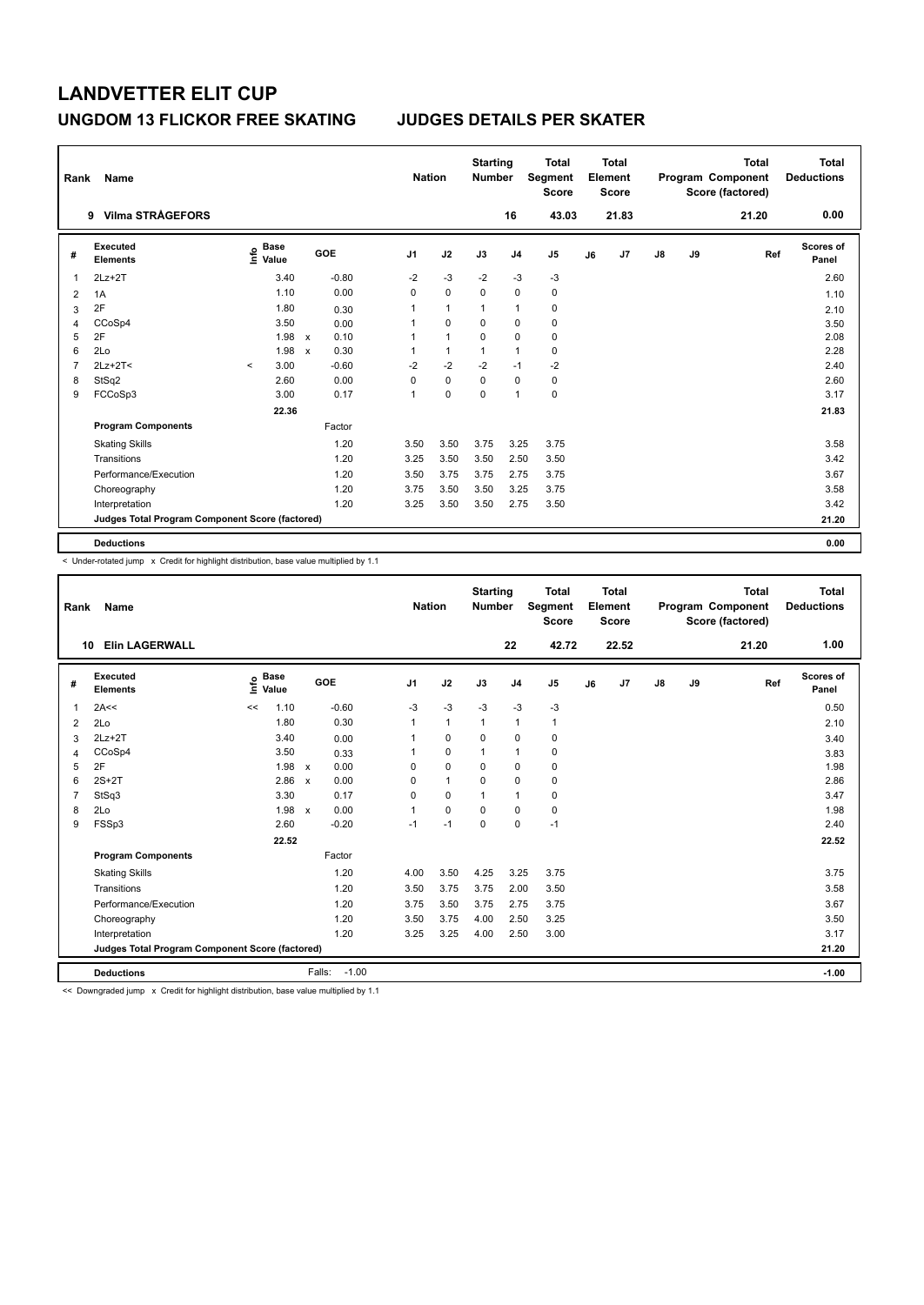| Rank           | Name                                            |    |                           |              |         |                | <b>Nation</b> | <b>Starting</b><br><b>Number</b> |                | Total<br>Segment<br><b>Score</b> |    | <b>Total</b><br>Element<br><b>Score</b> |    |    | <b>Total</b><br>Program Component<br>Score (factored) | <b>Total</b><br><b>Deductions</b> |
|----------------|-------------------------------------------------|----|---------------------------|--------------|---------|----------------|---------------|----------------------------------|----------------|----------------------------------|----|-----------------------------------------|----|----|-------------------------------------------------------|-----------------------------------|
| 11             | <b>Isabella SONNEBLOM</b>                       |    |                           |              |         |                |               |                                  | 19             | 42.51                            |    | 20.91                                   |    |    | 21.60                                                 | 0.00                              |
| #              | Executed<br><b>Elements</b>                     |    | Base<br>e Base<br>⊆ Value |              | GOE     | J <sub>1</sub> | J2            | J3                               | J <sub>4</sub> | J <sub>5</sub>                   | J6 | J7                                      | J8 | J9 | Ref                                                   | <b>Scores of</b><br>Panel         |
| 1              | 2F                                              |    | 1.80                      |              | 0.00    | $\mathbf{1}$   | $\mathbf 0$   | $\mathbf 0$                      | $\mathbf 0$    | $\pmb{0}$                        |    |                                         |    |    |                                                       | 1.80                              |
| $\overline{2}$ | 2Lo                                             |    | 1.80                      |              | 0.10    | 1              | $\mathbf 0$   | $\mathbf{1}$                     | $\mathbf 0$    | $\pmb{0}$                        |    |                                         |    |    |                                                       | 1.90                              |
| 3              | $2Lz+2T$                                        | e  | 3.40                      |              | $-0.30$ | $-1$           | $-2$          | $-1$                             | $-1$           | $-1$                             |    |                                         |    |    |                                                       | 3.10                              |
| 4              | FSSp2                                           |    | 2.30                      |              | 0.00    | 0              | $\mathbf{1}$  | $\Omega$                         | $\mathbf 0$    | 0                                |    |                                         |    |    |                                                       | 2.30                              |
| 5              | StSq2                                           |    | 2.60                      |              | 0.50    | 1              | $\mathbf{1}$  | 1                                | $\mathbf{1}$   | $\mathbf{1}$                     |    |                                         |    |    |                                                       | 3.10                              |
| 6              | 1A                                              |    | 1.21                      | $\mathsf{x}$ | 0.00    | 1              | $\mathbf 0$   | $\mathbf 0$                      | $\mathbf 0$    | $\mathbf 0$                      |    |                                         |    |    |                                                       | 1.21                              |
| 7              | $2F+2T<<$                                       | << | 2.42                      | $\mathsf{x}$ | $-0.60$ | $-2$           | $-2$          | $-2$                             | $-3$           | $-2$                             |    |                                         |    |    |                                                       | 1.82                              |
| 8              | 2Lz                                             | e  | 2.31                      | $\mathsf{x}$ | $-0.30$ | $-1$           | $-2$          | $-1$                             | $-1$           | $-1$                             |    |                                         |    |    |                                                       | 2.01                              |
| 9              | CCoSp4                                          |    | 3.50                      |              | 0.17    | 1              | $\mathbf 0$   | $\mathbf{1}$                     | 0              | $\pmb{0}$                        |    |                                         |    |    |                                                       | 3.67                              |
|                |                                                 |    | 21.34                     |              |         |                |               |                                  |                |                                  |    |                                         |    |    |                                                       | 20.91                             |
|                | <b>Program Components</b>                       |    |                           |              | Factor  |                |               |                                  |                |                                  |    |                                         |    |    |                                                       |                                   |
|                | <b>Skating Skills</b>                           |    |                           |              | 1.20    | 4.00           | 3.75          | 3.75                             | 3.00           | 3.75                             |    |                                         |    |    |                                                       | 3.75                              |
|                | Transitions                                     |    |                           |              | 1.20    | 3.50           | 3.50          | 3.25                             | 2.75           | 3.75                             |    |                                         |    |    |                                                       | 3.42                              |
|                | Performance/Execution                           |    |                           |              | 1.20    | 4.00           | 3.75          | 4.25                             | 3.00           | 3.75                             |    |                                         |    |    |                                                       | 3.83                              |
|                | Choreography                                    |    |                           |              | 1.20    | 4.25           | 3.50          | 3.50                             | 3.25           | 3.50                             |    |                                         |    |    |                                                       | 3.50                              |
|                | Interpretation                                  |    |                           |              | 1.20    | 3.75           | 3.25          | 4.00                             | 3.00           | 3.50                             |    |                                         |    |    |                                                       | 3.50                              |
|                | Judges Total Program Component Score (factored) |    |                           |              |         |                |               |                                  |                |                                  |    |                                         |    |    |                                                       | 21.60                             |
|                | <b>Deductions</b>                               |    |                           |              |         |                |               |                                  |                |                                  |    |                                         |    |    |                                                       | 0.00                              |

<< Downgraded jump x Credit for highlight distribution, base value multiplied by 1.1 e Jump take off with wrong edge

| Rank           | Name                                            |                              |                         |                | <b>Nation</b> | <b>Starting</b><br><b>Number</b> |                | <b>Total</b><br><b>Segment</b><br><b>Score</b> |    | Total<br>Element<br><b>Score</b> |               |    | <b>Total</b><br>Program Component<br>Score (factored) | Total<br><b>Deductions</b> |
|----------------|-------------------------------------------------|------------------------------|-------------------------|----------------|---------------|----------------------------------|----------------|------------------------------------------------|----|----------------------------------|---------------|----|-------------------------------------------------------|----------------------------|
|                | <b>Sofia STRAND</b><br>12                       |                              |                         |                |               |                                  | 17             | 41.83                                          |    | 22.33                            |               |    | 19.50                                                 | 0.00                       |
| #              | Executed<br><b>Elements</b>                     | <b>Base</b><br>lnfo<br>Value | GOE                     | J <sub>1</sub> | J2            | J3                               | J <sub>4</sub> | J <sub>5</sub>                                 | J6 | J7                               | $\mathsf{J}8$ | J9 | Ref                                                   | <b>Scores of</b><br>Panel  |
| 1              | 2F                                              | 1.80                         | 0.00                    | 1              | $\mathbf 0$   | $\mathbf 0$                      | $\mathbf 0$    | 0                                              |    |                                  |               |    |                                                       | 1.80                       |
| 2              | 2Lz                                             | 2.10                         | 0.00                    | 0              | $\mathbf 0$   | $\mathbf 0$                      | 0              | 0                                              |    |                                  |               |    |                                                       | 2.10                       |
| 3              | CCoSp4                                          | 3.50                         | 0.33                    | 1              | $\mathbf 0$   | $\mathbf{1}$                     | $\mathbf{1}$   | 0                                              |    |                                  |               |    |                                                       | 3.83                       |
| 4              | $2F+2T$                                         | 3.10                         | 0.00                    | 0              | $-1$          | $\mathbf 0$                      | $\mathbf 0$    | $\mathbf 0$                                    |    |                                  |               |    |                                                       | 3.10                       |
| 5              | StSq2                                           | 2.60                         | $-0.30$                 | 0              | $-1$          | $-1$                             | $-1$           | $-1$                                           |    |                                  |               |    |                                                       | 2.30                       |
| 6              | 1A                                              | 1.21                         | 0.00<br>$\mathsf{x}$    | 1              | $\mathbf 0$   | $\mathbf 0$                      | $\mathbf 0$    | 0                                              |    |                                  |               |    |                                                       | 1.21                       |
| $\overline{7}$ | $2Lo+2T$                                        | 3.41                         | $-0.10$<br>$\mathbf{x}$ | $\Omega$       | $\Omega$      | $\Omega$                         | $-1$           | $-1$                                           |    |                                  |               |    |                                                       | 3.31                       |
| 8              | 2Lo                                             | 1.98                         | 0.00<br>$\mathbf{x}$    | 1              | $\mathbf 0$   | $\mathbf 0$                      | 0              | $\mathbf 0$                                    |    |                                  |               |    |                                                       | 1.98                       |
| 9              | FCCoSp3                                         | 3.00                         | $-0.30$                 | $-1$           | $-2$          | $-1$                             | $-1$           | $\mathbf 0$                                    |    |                                  |               |    |                                                       | 2.70                       |
|                |                                                 | 22.70                        |                         |                |               |                                  |                |                                                |    |                                  |               |    |                                                       | 22.33                      |
|                | <b>Program Components</b>                       |                              | Factor                  |                |               |                                  |                |                                                |    |                                  |               |    |                                                       |                            |
|                | <b>Skating Skills</b>                           |                              | 1.20                    | 3.50           | 3.50          | 3.50                             | 3.00           | 3.75                                           |    |                                  |               |    |                                                       | 3.50                       |
|                | Transitions                                     |                              | 1.20                    | 3.25           | 3.25          | 3.00                             | 2.25           | 3.25                                           |    |                                  |               |    |                                                       | 3.17                       |
|                | Performance/Execution                           |                              | 1.20                    | 3.50           | 3.50          | 3.25                             | 2.75           | 3.50                                           |    |                                  |               |    |                                                       | 3.42                       |
|                | Choreography                                    |                              | 1.20                    | 3.75           | 3.00          | 3.25                             | 2.75           | 3.25                                           |    |                                  |               |    |                                                       | 3.17                       |
|                | Interpretation                                  |                              | 1.20                    | 3.50           | 3.00          | 3.00                             | 2.25           | 3.00                                           |    |                                  |               |    |                                                       | 3.00                       |
|                | Judges Total Program Component Score (factored) |                              |                         |                |               |                                  |                |                                                |    |                                  |               |    |                                                       | 19.50                      |
|                | <b>Deductions</b>                               |                              |                         |                |               |                                  |                |                                                |    |                                  |               |    |                                                       | 0.00                       |

x Credit for highlight distribution, base value multiplied by 1.1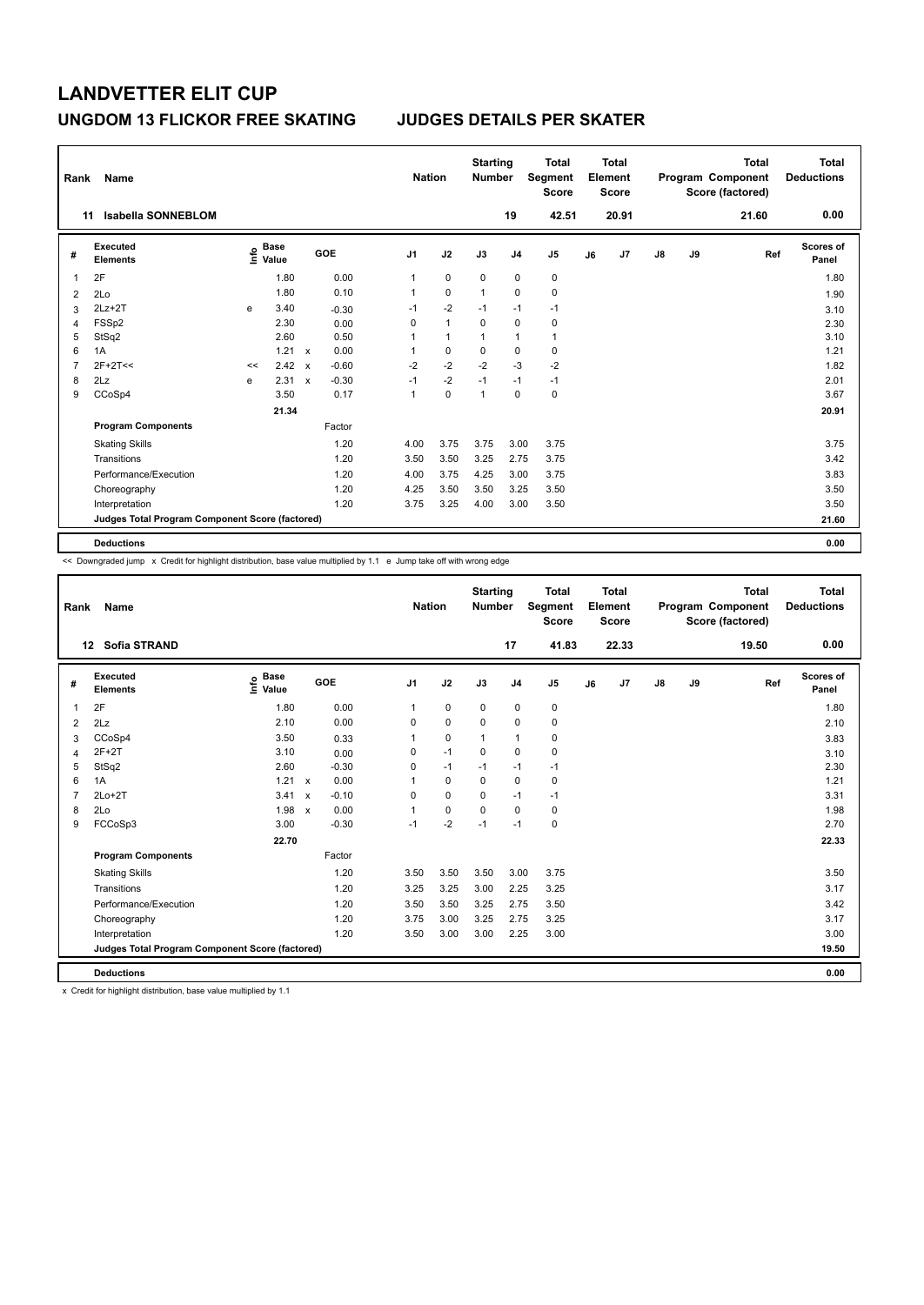| Rank           | Name                                            |         |                                  |                           |         | <b>Nation</b>  |                | <b>Starting</b><br><b>Number</b> |                | <b>Total</b><br>Segment<br><b>Score</b> |    | <b>Total</b><br>Element<br><b>Score</b> |               |    | <b>Total</b><br>Program Component<br>Score (factored) | Total<br><b>Deductions</b> |
|----------------|-------------------------------------------------|---------|----------------------------------|---------------------------|---------|----------------|----------------|----------------------------------|----------------|-----------------------------------------|----|-----------------------------------------|---------------|----|-------------------------------------------------------|----------------------------|
|                | Emma KIVIOJA<br>13                              |         |                                  |                           |         |                |                |                                  | 25             | 41.73                                   |    | 19.83                                   |               |    | 23.90                                                 | 2.00                       |
| #              | Executed<br><b>Elements</b>                     |         | <b>Base</b><br>e Base<br>⊆ Value |                           | GOE     | J <sub>1</sub> | J2             | J3                               | J <sub>4</sub> | J <sub>5</sub>                          | J6 | J7                                      | $\mathsf{J}8$ | J9 | Ref                                                   | Scores of<br>Panel         |
| 1              | 2Lz                                             |         | 2.10                             |                           | 0.20    | 1              | $\mathbf{1}$   | $\mathbf{1}$                     | $\mathbf 0$    | $\pmb{0}$                               |    |                                         |               |    |                                                       | 2.30                       |
| $\overline{2}$ | 2A<                                             | $\prec$ | 2.30                             |                           | $-1.50$ | $-3$           | $-3$           | $-3$                             | $-3$           | $-3$                                    |    |                                         |               |    |                                                       | 0.80                       |
| 3              | 2S                                              |         | 1.30                             |                           | 0.00    | 1              | $\mathbf 0$    | 0                                | $\mathbf 0$    | 0                                       |    |                                         |               |    |                                                       | 1.30                       |
| 4              | CCoSp4                                          |         | 3.50                             |                           | 0.50    | 1              | $\mathbf{1}$   | $\overline{2}$                   | $\overline{1}$ | $\mathbf{1}$                            |    |                                         |               |    |                                                       | 4.00                       |
| 5              | 2A<+SEQ                                         | $\prec$ | 1.84                             |                           | $-1.50$ | $-3$           | $-3$           | $-3$                             | $-3$           | $-3$                                    |    |                                         |               |    |                                                       | 0.34                       |
| 6              | 2F                                              |         | 1.98                             | $\mathsf{x}$              | 0.00    | 0              | $-1$           | 0                                | $\mathbf 0$    | 0                                       |    |                                         |               |    |                                                       | 1.98                       |
| 7              | $2F+2T$                                         |         | 3.41                             | $\boldsymbol{\mathsf{x}}$ | 0.00    | 0              | $\Omega$       | 0                                | $\Omega$       | $\mathbf 0$                             |    |                                         |               |    |                                                       | 3.41                       |
| 8              | FSSp3                                           |         | 2.60                             |                           | 0.33    | 0              | $\mathbf{1}$   | 0                                | $\overline{1}$ | $\mathbf{1}$                            |    |                                         |               |    |                                                       | 2.93                       |
| 9              | StSq2                                           |         | 2.60                             |                           | 0.17    | 1              | $\overline{1}$ | 0                                | $-1$           | $\pmb{0}$                               |    |                                         |               |    |                                                       | 2.77                       |
|                |                                                 |         | 21.63                            |                           |         |                |                |                                  |                |                                         |    |                                         |               |    |                                                       | 19.83                      |
|                | <b>Program Components</b>                       |         |                                  |                           | Factor  |                |                |                                  |                |                                         |    |                                         |               |    |                                                       |                            |
|                | <b>Skating Skills</b>                           |         |                                  |                           | 1.20    | 4.50           | 4.00           | 4.00                             | 3.00           | 4.00                                    |    |                                         |               |    |                                                       | 4.00                       |
|                | Transitions                                     |         |                                  |                           | 1.20    | 3.75           | 4.00           | 3.75                             | 3.00           | 3.75                                    |    |                                         |               |    |                                                       | 3.75                       |
|                | Performance/Execution                           |         |                                  |                           | 1.20    | 4.25           | 4.50           | 4.00                             | 3.00           | 4.00                                    |    |                                         |               |    |                                                       | 4.08                       |
|                | Choreography                                    |         |                                  |                           | 1.20    | 4.50           | 4.25           | 4.00                             | 3.50           | 4.00                                    |    |                                         |               |    |                                                       | 4.08                       |
|                | Interpretation                                  |         |                                  |                           | 1.20    | 4.00           | 4.25           | 4.25                             | 3.25           | 3.75                                    |    |                                         |               |    |                                                       | 4.00                       |
|                | Judges Total Program Component Score (factored) |         |                                  |                           |         |                |                |                                  |                |                                         |    |                                         |               |    |                                                       | 23.90                      |
|                | <b>Deductions</b>                               |         |                                  | Falls:                    | $-2.00$ |                |                |                                  |                |                                         |    |                                         |               |    |                                                       | $-2.00$                    |

< Under-rotated jump x Credit for highlight distribution, base value multiplied by 1.1

| Rank           | <b>Name</b>                                     |   |                                    |                           |         |                | <b>Nation</b> | <b>Starting</b><br><b>Number</b> |                | <b>Total</b><br>Segment<br><b>Score</b> |    | Total<br>Element<br><b>Score</b> |               |    | <b>Total</b><br>Program Component<br>Score (factored) | <b>Total</b><br><b>Deductions</b> |
|----------------|-------------------------------------------------|---|------------------------------------|---------------------------|---------|----------------|---------------|----------------------------------|----------------|-----------------------------------------|----|----------------------------------|---------------|----|-------------------------------------------------------|-----------------------------------|
|                | <b>Tilda SILVERBORN</b><br>14                   |   |                                    |                           |         |                |               |                                  | 6              | 41.36                                   |    | 21.36                            |               |    | 20.00                                                 | 0.00                              |
| #              | Executed<br><b>Elements</b>                     |   | <b>Base</b><br>$\frac{6}{5}$ Value |                           | GOE     | J <sub>1</sub> | J2            | J3                               | J <sub>4</sub> | J <sub>5</sub>                          | J6 | J7                               | $\mathsf{J}8$ | J9 | Ref                                                   | <b>Scores of</b><br>Panel         |
| $\overline{1}$ | $2Lz + 2Lo$                                     |   | 3.90                               |                           | 0.00    | $\mathbf{1}$   | $\mathbf 0$   | $\mathbf 0$                      | $-1$           | 0                                       |    |                                  |               |    |                                                       | 3.90                              |
| 2              | 2F                                              |   | 1.80                               |                           | 0.00    |                | $\mathbf 0$   | $\Omega$                         | $\mathbf 0$    | $\mathbf 0$                             |    |                                  |               |    |                                                       | 1.80                              |
| 3              | FCCoSp4                                         |   | 3.50                               |                           | 0.50    |                | $\mathbf 0$   | $\mathbf{1}$                     | $\mathbf{1}$   | 1                                       |    |                                  |               |    |                                                       | 4.00                              |
| $\overline{4}$ | 1Lo                                             |   | 0.50                               |                           | 0.00    | $\Omega$       | $\Omega$      | $\Omega$                         | $-1$           | $\mathbf 0$                             |    |                                  |               |    |                                                       | 0.50                              |
| 5              | 1A                                              |   | 1.21                               | $\mathsf{x}$              | 0.00    | 0              | $\mathbf 0$   | 0                                | $\mathbf 0$    | 0                                       |    |                                  |               |    |                                                       | 1.21                              |
| 6              | 2Lz                                             |   | 2.31                               | $\boldsymbol{\mathsf{x}}$ | 0.00    | $\Omega$       | $\mathbf 0$   | $\Omega$                         | $\mathbf 0$    | $\mathbf 0$                             |    |                                  |               |    |                                                       | 2.31                              |
| $\overline{7}$ | $2F+2T<$                                        | e | 2.97                               | $\boldsymbol{\mathsf{x}}$ | $-0.60$ | $-2$           | $-2$          | $-3$                             | $-2$           | $-2$                                    |    |                                  |               |    |                                                       | 2.37                              |
| 8              | CCoSp2                                          |   | 2.50                               |                           | 0.00    | $\Omega$       | $-1$          | $\Omega$                         | $\Omega$       | $\pmb{0}$                               |    |                                  |               |    |                                                       | 2.50                              |
| 9              | StSq2                                           |   | 2.60                               |                           | 0.17    | 0              | $\mathbf{1}$  | $\overline{1}$                   | $\mathbf 0$    | $\mathbf 0$                             |    |                                  |               |    |                                                       | 2.77                              |
|                |                                                 |   | 21.29                              |                           |         |                |               |                                  |                |                                         |    |                                  |               |    |                                                       | 21.36                             |
|                | <b>Program Components</b>                       |   |                                    |                           | Factor  |                |               |                                  |                |                                         |    |                                  |               |    |                                                       |                                   |
|                | <b>Skating Skills</b>                           |   |                                    |                           | 1.20    | 3.75           | 3.50          | 4.00                             | 2.75           | 3.50                                    |    |                                  |               |    |                                                       | 3.58                              |
|                | Transitions                                     |   |                                    |                           | 1.20    | 3.50           | 3.25          | 3.75                             | 2.50           | 3.25                                    |    |                                  |               |    |                                                       | 3.33                              |
|                | Performance/Execution                           |   |                                    |                           | 1.20    | 3.75           | 3.00          | 3.75                             | 2.75           | 3.50                                    |    |                                  |               |    |                                                       | 3.42                              |
|                | Choreography                                    |   |                                    |                           | 1.20    | 3.50           | 3.00          | 4.00                             | 2.50           | 3.25                                    |    |                                  |               |    |                                                       | 3.25                              |
|                | Interpretation                                  |   |                                    |                           | 1.20    | 3.50           | 2.75          | 3.75                             | 2.75           | 3.00                                    |    |                                  |               |    |                                                       | 3.08                              |
|                | Judges Total Program Component Score (factored) |   |                                    |                           |         |                |               |                                  |                |                                         |    |                                  |               |    |                                                       | 20.00                             |
|                | <b>Deductions</b>                               |   |                                    |                           |         |                |               |                                  |                |                                         |    |                                  |               |    |                                                       | 0.00                              |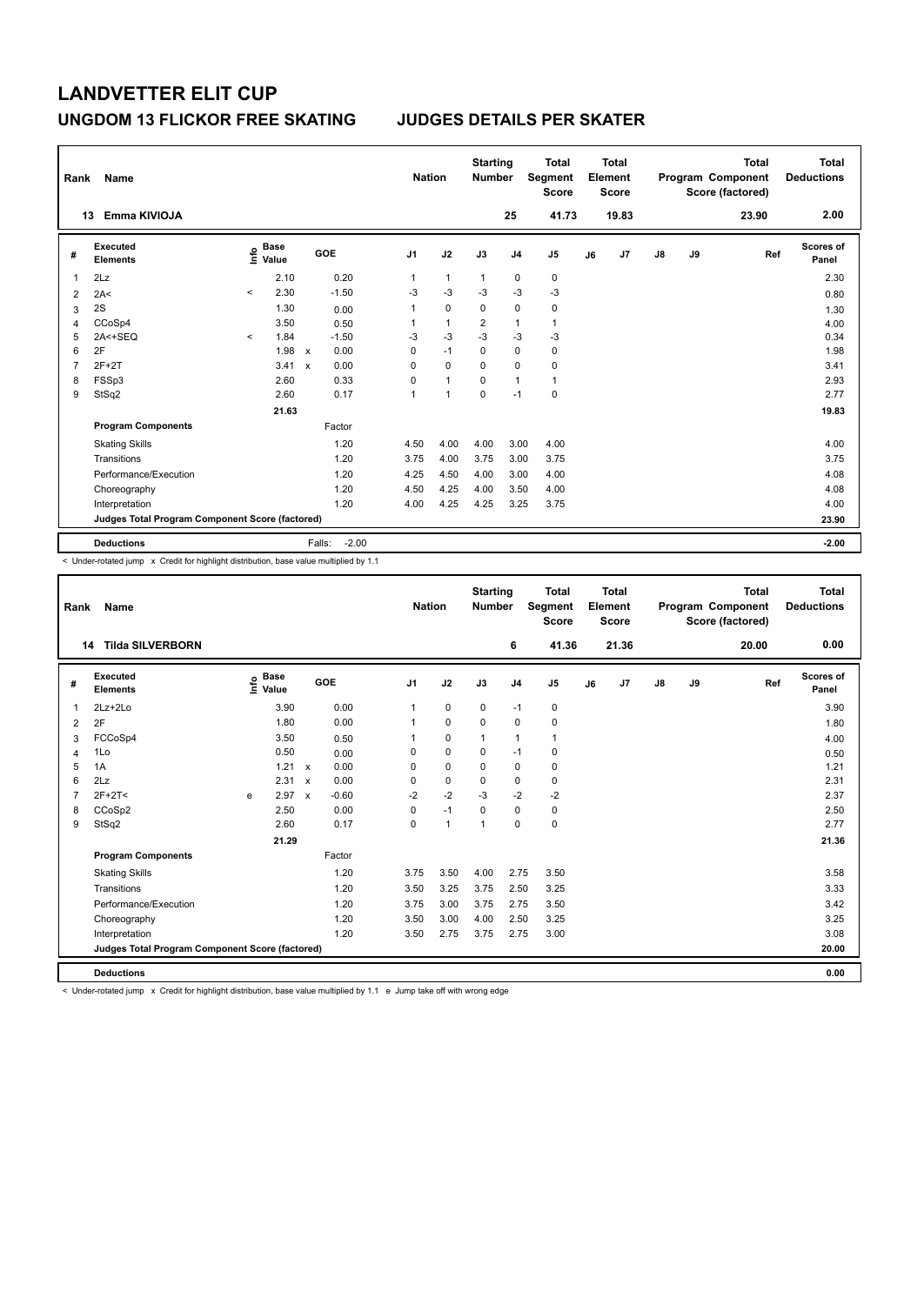| Rank | Name                                            |                          |                                      |                           |                   | <b>Nation</b>  |             | <b>Starting</b><br><b>Number</b> |                | <b>Total</b><br>Segment<br><b>Score</b> |    | <b>Total</b><br>Element<br><b>Score</b> |               |    | <b>Total</b><br>Program Component<br>Score (factored) | <b>Total</b><br><b>Deductions</b> |
|------|-------------------------------------------------|--------------------------|--------------------------------------|---------------------------|-------------------|----------------|-------------|----------------------------------|----------------|-----------------------------------------|----|-----------------------------------------|---------------|----|-------------------------------------------------------|-----------------------------------|
|      | <b>Tina PROGOULAKIS</b><br>15                   |                          |                                      |                           |                   |                |             |                                  | 11             | 41.09                                   |    | 20.19 B                                 |               |    | 21.90                                                 | 1.00                              |
| #    | <b>Executed</b><br><b>Elements</b>              |                          | Base<br>e <sup>Base</sup><br>⊆ Value |                           | GOE               | J <sub>1</sub> | J2          | J3                               | J <sub>4</sub> | J <sub>5</sub>                          | J6 | J7                                      | $\mathsf{J}8$ | J9 | Ref                                                   | Scores of<br>Panel                |
| 1    | $2F+2T<$                                        | $\overline{\phantom{0}}$ | 2.70                                 |                           | $-0.30$           | $-1$           | $-1$        | $-2$                             | 0              | $-1$                                    |    |                                         |               |    |                                                       | 2.40                              |
| 2    | 2A<                                             | $\overline{\phantom{a}}$ | 2.30                                 |                           | $-1.50$           | $-3$           | $-3$        | $-3$                             | $-3$           | $-3$                                    |    |                                         |               |    |                                                       | 0.80                              |
| 3    | FCCoSp1                                         |                          | 2.00                                 |                           | $-0.30$           | $-1$           | -2          | 0                                | $-1$           | $-1$                                    |    |                                         |               |    |                                                       | 1.70                              |
| 4    | $2Lz+2T$                                        |                          | 3.40                                 |                           | 0.00              | 0              | $\mathbf 0$ | 0                                | 0              | 0                                       |    |                                         |               |    |                                                       | 3.40                              |
| 5    | 2Lo                                             |                          | 1.80                                 |                           | 0.00              | 1              | $\Omega$    | 0                                | 0              | 0                                       |    |                                         |               |    |                                                       | 1.80                              |
| 6    | 2Lz                                             |                          | 2.31                                 | $\boldsymbol{\mathsf{x}}$ | 0.00              | 0              | 0           | 0                                | 0              | 0                                       |    |                                         |               |    |                                                       | 2.31                              |
| 7    | StSq1                                           |                          | 1.80                                 |                           | 0.00              | 1              | 0           | 0                                | 0              | 0                                       |    |                                         |               |    |                                                       | 1.80                              |
| 8    | 2F                                              |                          | 1.98                                 | $\mathsf{x}$              | 0.00              | 1              | $\mathbf 0$ | 0                                | $\mathbf 0$    | $\pmb{0}$                               |    |                                         |               |    |                                                       | 1.98                              |
| 9    | CCoSp1                                          |                          | 2.00                                 |                           | 0.00              | 0              | $\mathbf 0$ | 0                                | 1              | $\pmb{0}$                               |    |                                         |               |    |                                                       | 2.00                              |
|      |                                                 |                          | 20.29                                |                           |                   |                |             |                                  |                |                                         |    |                                         |               |    |                                                       | 20.19                             |
|      | <b>Program Components</b>                       |                          |                                      |                           | Factor            |                |             |                                  |                |                                         |    |                                         |               |    |                                                       |                                   |
|      | <b>Skating Skills</b>                           |                          |                                      |                           | 1.20              | 4.00           | 2.75        | 4.00                             | 3.25           | 3.50                                    |    |                                         |               |    |                                                       | 3.58                              |
|      | Transitions                                     |                          |                                      |                           | 1.20              | 3.50           | 3.00        | 3.75                             | 3.25           | 3.25                                    |    |                                         |               |    |                                                       | 3.33                              |
|      | Performance/Execution                           |                          |                                      |                           | 1.20              | 4.00           | 3.50        | 4.00                             | 3.50           | 3.50                                    |    |                                         |               |    |                                                       | 3.67                              |
|      | Choreography                                    |                          |                                      |                           | 1.20              | 4.25           | 3.25        | 4.00                             | 3.75           | 3.75                                    |    |                                         |               |    |                                                       | 3.83                              |
|      | Interpretation                                  |                          |                                      |                           | 1.20              | 4.25           | 3.25        | 3.75                             | 4.00           | 3.75                                    |    |                                         |               |    |                                                       | 3.83                              |
|      | Judges Total Program Component Score (factored) |                          |                                      |                           |                   |                |             |                                  |                |                                         |    |                                         |               |    |                                                       | 21.90                             |
|      | <b>Deductions</b>                               |                          |                                      |                           | $-1.00$<br>Falls: |                |             |                                  |                |                                         |    |                                         |               |    |                                                       | $-1.00$                           |

< Under-rotated jump x Credit for highlight distribution, base value multiplied by 1.1

| Rank           | Name                                            |         |                                  |                           |         | <b>Nation</b>  |              | <b>Starting</b><br><b>Number</b> |                | <b>Total</b><br>Segment<br><b>Score</b> |    | <b>Total</b><br>Element<br><b>Score</b> |               |    | <b>Total</b><br>Program Component<br>Score (factored) | <b>Total</b><br><b>Deductions</b> |
|----------------|-------------------------------------------------|---------|----------------------------------|---------------------------|---------|----------------|--------------|----------------------------------|----------------|-----------------------------------------|----|-----------------------------------------|---------------|----|-------------------------------------------------------|-----------------------------------|
|                | Rebecca NISHIURA<br>16                          |         |                                  |                           |         |                |              |                                  | 5              | 40.58                                   |    | 20.08                                   |               |    | 20.50                                                 | 0.00                              |
| #              | Executed<br><b>Elements</b>                     |         | <b>Base</b><br>e Base<br>E Value |                           | GOE     | J <sub>1</sub> | J2           | J3                               | J <sub>4</sub> | J5                                      | J6 | J7                                      | $\mathsf{J}8$ | J9 | Ref                                                   | <b>Scores of</b><br>Panel         |
| 1              | 2Lo                                             |         | 1.80                             |                           | 0.10    | 0              | $\mathbf 0$  | $\mathbf{1}$                     | $\mathbf{1}$   | 0                                       |    |                                         |               |    |                                                       | 1.90                              |
| 2              | $2F+2T$                                         |         | 3.10                             |                           | 0.00    | 0              | $\mathbf 0$  | $\Omega$                         | $\mathbf 0$    | 0                                       |    |                                         |               |    |                                                       | 3.10                              |
| 3              | FCCoSp3                                         |         | 3.00                             |                           | 0.33    | 1              | $\mathbf{1}$ | $\mathbf{1}$                     | $\mathbf 0$    | 0                                       |    |                                         |               |    |                                                       | 3.33                              |
| 4              | 1A                                              |         | 1.10                             |                           | 0.07    | 1              | 0            | $\mathbf 0$                      | $\mathbf{1}$   | 0                                       |    |                                         |               |    |                                                       | 1.17                              |
| 5              | 2Lz                                             | e       | 2.31                             | $\mathsf{x}$              | $-0.30$ | $-1$           | $-2$         | $-1$                             | $-1$           | $-1$                                    |    |                                         |               |    |                                                       | 2.01                              |
| 6              | StSq2                                           |         | 2.60                             |                           | 0.00    | 0              | $-1$         | 0                                | 0              | 0                                       |    |                                         |               |    |                                                       | 2.60                              |
| $\overline{7}$ | $2Lz<+2T<$                                      | e       | 2.64                             | $\boldsymbol{\mathsf{x}}$ | $-0.60$ | $-2$           | $-3$         | $-2$                             | $-2$           | $-2$                                    |    |                                         |               |    |                                                       | 2.04                              |
| 8              | 2F<                                             | $\prec$ | 1.43                             | $\boldsymbol{\mathsf{x}}$ | $-0.40$ | $-2$           | $-2$         | $-1$                             | $-1$           | $-1$                                    |    |                                         |               |    |                                                       | 1.03                              |
| 9              | CCoSp3                                          |         | 3.00                             |                           | $-0.10$ | 0              | $-1$         | 0                                | $\mathbf{1}$   | $-1$                                    |    |                                         |               |    |                                                       | 2.90                              |
|                |                                                 |         | 20.98                            |                           |         |                |              |                                  |                |                                         |    |                                         |               |    |                                                       | 20.08                             |
|                | <b>Program Components</b>                       |         |                                  |                           | Factor  |                |              |                                  |                |                                         |    |                                         |               |    |                                                       |                                   |
|                | <b>Skating Skills</b>                           |         |                                  |                           | 1.20    | 3.75           | 3.00         | 4.00                             | 3.50           | 3.25                                    |    |                                         |               |    |                                                       | 3.50                              |
|                | Transitions                                     |         |                                  |                           | 1.20    | 3.50           | 3.00         | 3.50                             | 3.00           | 3.25                                    |    |                                         |               |    |                                                       | 3.25                              |
|                | Performance/Execution                           |         |                                  |                           | 1.20    | 3.75           | 3.25         | 4.00                             | 3.25           | 3.50                                    |    |                                         |               |    |                                                       | 3.50                              |
|                | Choreography                                    |         |                                  |                           | 1.20    | 4.00           | 3.25         | 3.75                             | 3.25           | 3.50                                    |    |                                         |               |    |                                                       | 3.50                              |
|                | Interpretation                                  |         |                                  |                           | 1.20    | 3.75           | 3.00         | 4.00                             | 3.00           | 3.25                                    |    |                                         |               |    |                                                       | 3.33                              |
|                | Judges Total Program Component Score (factored) |         |                                  |                           |         |                |              |                                  |                |                                         |    |                                         |               |    |                                                       | 20.50                             |
|                | <b>Deductions</b>                               |         |                                  |                           |         |                |              |                                  |                |                                         |    |                                         |               |    |                                                       | 0.00                              |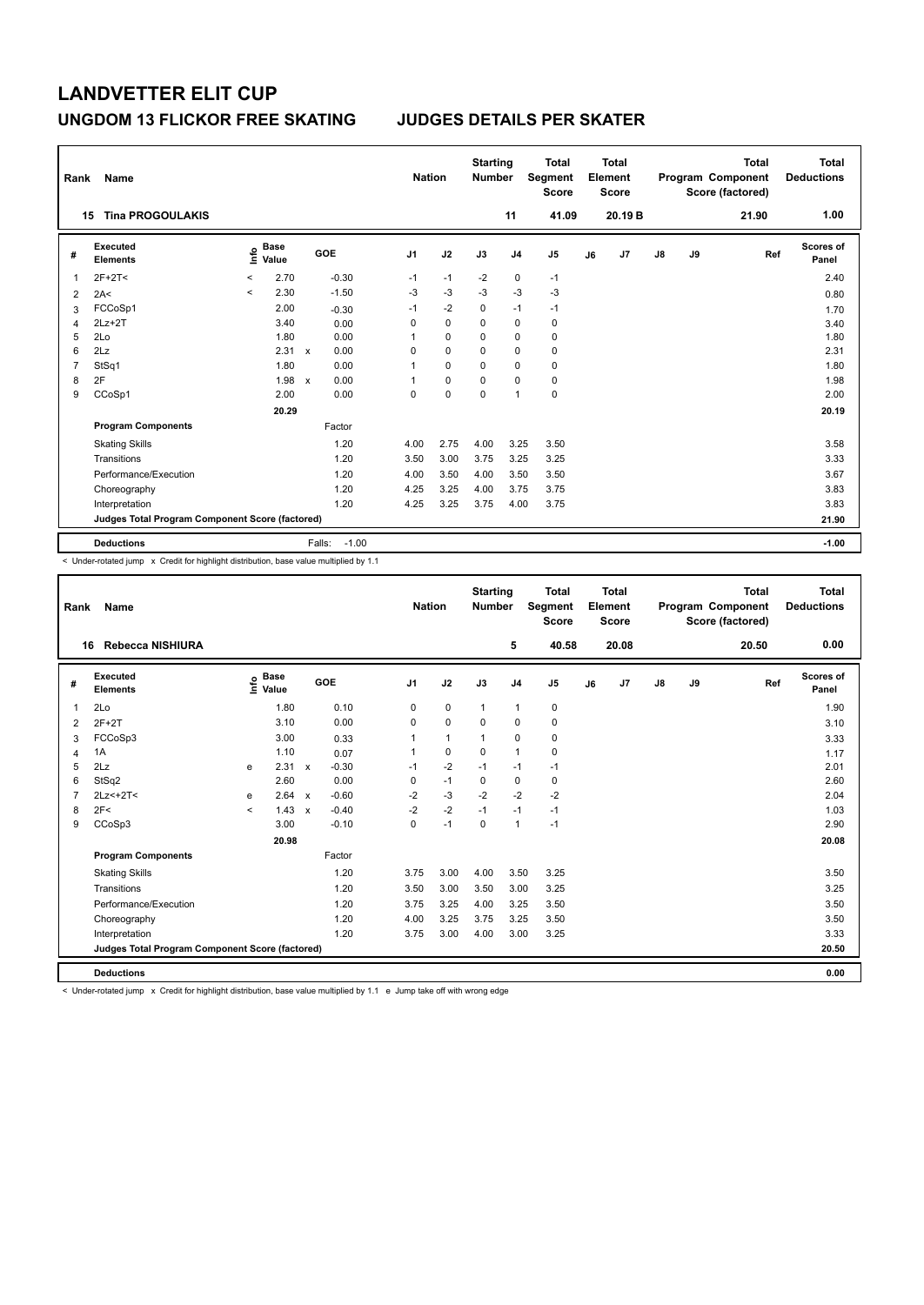| Rank           | Name                                            |                     |                      |                           |                   | <b>Nation</b>  |                | <b>Starting</b><br><b>Number</b> |                | <b>Total</b><br><b>Segment</b><br><b>Score</b> |    | <b>Total</b><br>Element<br>Score |               |    | <b>Total</b><br>Program Component<br>Score (factored) | Total<br><b>Deductions</b> |
|----------------|-------------------------------------------------|---------------------|----------------------|---------------------------|-------------------|----------------|----------------|----------------------------------|----------------|------------------------------------------------|----|----------------------------------|---------------|----|-------------------------------------------------------|----------------------------|
| 17             | <b>Maggie HILLS</b>                             |                     |                      |                           |                   |                |                |                                  | 23             | 40.23                                          |    | 20.23 B                          |               |    | 22.00                                                 | 2.00                       |
| #              | Executed<br><b>Elements</b>                     | ١nfo                | <b>Base</b><br>Value |                           | <b>GOE</b>        | J <sub>1</sub> | J2             | J3                               | J <sub>4</sub> | J <sub>5</sub>                                 | J6 | J7                               | $\mathsf{J}8$ | J9 | Ref                                                   | <b>Scores of</b><br>Panel  |
|                | 2A<                                             | $\hat{\phantom{a}}$ | 2.30                 |                           | $-0.83$           | $-1$           | $-1$           | $-2$                             | $-2$           | $-2$                                           |    |                                  |               |    |                                                       | 1.47                       |
| $\overline{2}$ | 3S<<                                            | <<                  | 1.30                 |                           | $-0.60$           | $-3$           | $-3$           | $-3$                             | $-3$           | $-3$                                           |    |                                  |               |    |                                                       | 0.70                       |
| 3              | 2F                                              |                     | 1.80                 |                           | 0.40              | 1              | $\overline{2}$ | $\overline{2}$                   | $\overline{1}$ | $\mathbf{1}$                                   |    |                                  |               |    |                                                       | 2.20                       |
| 4              | 2A+SEQ                                          |                     | 2.64                 |                           | $-1.50$           | $-3$           | $-3$           | $-3$                             | $-3$           | -3                                             |    |                                  |               |    |                                                       | 1.14                       |
| 5              | FSSp3                                           |                     | 2.60                 |                           | $-0.20$           | $-1$           | $-1$           | $-1$                             | 0              | 0                                              |    |                                  |               |    |                                                       | 2.40                       |
| 6              | $2Lz+2T$                                        |                     | 3.74                 | $\mathsf{x}$              | $-0.50$           | $-1$           | $-2$           | $-2$                             | $-2$           | $-1$                                           |    |                                  |               |    |                                                       | 3.24                       |
| 7              | CCoSp1                                          |                     | 2.00                 |                           | $-0.70$           | $-2$           | $-3$           | $-2$                             | $-3$           | -2                                             |    |                                  |               |    |                                                       | 1.30                       |
| 8              | StSq1                                           |                     | 1.80                 |                           | 0.00              | 1              | $\mathbf 0$    | $\Omega$                         | $-1$           | 0                                              |    |                                  |               |    |                                                       | 1.80                       |
| 9              | 2F                                              |                     | 1.98                 | $\boldsymbol{\mathsf{x}}$ | 0.00              | $-1$           | $\mathbf 0$    | $\mathbf 0$                      | $\mathbf 0$    | $\mathbf 0$                                    |    |                                  |               |    |                                                       | 1.98                       |
|                |                                                 |                     | 20.16                |                           |                   |                |                |                                  |                |                                                |    |                                  |               |    |                                                       | 20.23                      |
|                | <b>Program Components</b>                       |                     |                      |                           | Factor            |                |                |                                  |                |                                                |    |                                  |               |    |                                                       |                            |
|                | <b>Skating Skills</b>                           |                     |                      |                           | 1.20              | 4.00           | 3.75           | 4.00                             | 3.25           | 4.00                                           |    |                                  |               |    |                                                       | 3.92                       |
|                | Transitions                                     |                     |                      |                           | 1.20              | 3.50           | 3.50           | 3.75                             | 2.75           | 4.00                                           |    |                                  |               |    |                                                       | 3.58                       |
|                | Performance/Execution                           |                     |                      |                           | 1.20              | 3.75           | 3.25           | 3.75                             | 2.25           | 3.75                                           |    |                                  |               |    |                                                       | 3.58                       |
|                | Choreography                                    |                     |                      |                           | 1.20              | 4.00           | 3.75           | 4.25                             | 2.75           | 3.75                                           |    |                                  |               |    |                                                       | 3.83                       |
|                | Interpretation                                  |                     |                      |                           | 1.20              | 3.25           | 3.50           | 4.00                             | 2.50           | 3.50                                           |    |                                  |               |    |                                                       | 3.42                       |
|                | Judges Total Program Component Score (factored) |                     |                      |                           |                   |                |                |                                  |                |                                                |    |                                  |               |    |                                                       | 22.00                      |
|                | <b>Deductions</b>                               |                     |                      |                           | $-2.00$<br>Falls: |                |                |                                  |                |                                                |    |                                  |               |    |                                                       | $-2.00$                    |

-<br>< Under-rotated jump << Downgraded jump x Credit for highlight distribution, base value multiplied by 1.1

| Rank           | Name                                            |         |                                  |                           |         |                | <b>Nation</b> | <b>Starting</b><br><b>Number</b> |                | <b>Total</b><br>Segment<br><b>Score</b> |    | Total<br>Element<br><b>Score</b> |    |    | <b>Total</b><br>Program Component<br>Score (factored) | Total<br><b>Deductions</b> |
|----------------|-------------------------------------------------|---------|----------------------------------|---------------------------|---------|----------------|---------------|----------------------------------|----------------|-----------------------------------------|----|----------------------------------|----|----|-------------------------------------------------------|----------------------------|
| 18             | <b>Miranda ANDERSSON</b>                        |         |                                  |                           |         |                |               |                                  | 3              | 40.18                                   |    | 18.88                            |    |    | 21.30                                                 | 0.00                       |
| #              | Executed<br><b>Elements</b>                     |         | <b>Base</b><br>e Base<br>⊆ Value |                           | GOE     | J <sub>1</sub> | J2            | J3                               | J <sub>4</sub> | J <sub>5</sub>                          | J6 | J7                               | J8 | J9 | Ref                                                   | Scores of<br>Panel         |
| $\overline{1}$ | 2Lz                                             |         | 2.10                             |                           | 0.30    | $\mathbf{1}$   | $\mathbf{1}$  | $\mathbf{1}$                     | $\mathbf{1}$   | $\mathbf 0$                             |    |                                  |    |    |                                                       | 2.40                       |
| 2              | $2F+2T<$                                        | $\prec$ | 2.70                             |                           | $-0.40$ | $-1$           | $-2$          | $-1$                             | $-1$           | $-2$                                    |    |                                  |    |    |                                                       | 2.30                       |
| 3              | 1A                                              |         | 1.10                             |                           | 0.20    | 1              | $\mathbf 0$   | $\mathbf{1}$                     | $\mathbf{1}$   | 1                                       |    |                                  |    |    |                                                       | 1.30                       |
| 4              | FCSSp2                                          |         | 2.30                             |                           | 0.00    | 0              | $-1$          | $\Omega$                         | $\mathbf{1}$   | $\mathbf 0$                             |    |                                  |    |    |                                                       | 2.30                       |
| 5              | StSq2                                           |         | 2.60                             |                           | 0.17    |                | $\mathbf 0$   | $\mathbf{1}$                     | $\mathbf 0$    | $\mathbf 0$                             |    |                                  |    |    |                                                       | 2.77                       |
| 6              | 2Lo                                             |         | 1.98                             | $\mathsf{x}$              | 0.00    | $\Omega$       | $\mathbf 0$   | $\Omega$                         | $\mathbf 0$    | $\mathbf 0$                             |    |                                  |    |    |                                                       | 1.98                       |
| $\overline{7}$ | $2F+2T<<$                                       | <<      | 2.42                             | $\boldsymbol{\mathsf{x}}$ | $-0.60$ | $-2$           | $-2$          | $-2$                             | $-2$           | $-2$                                    |    |                                  |    |    |                                                       | 1.82                       |
| 8              | 2Lz                                             |         | 2.31                             | $\boldsymbol{\mathsf{x}}$ | 0.10    |                | $\mathbf 0$   | $\mathbf 0$                      | $\mathbf{1}$   | $\mathbf 0$                             |    |                                  |    |    |                                                       | 2.41                       |
| 9              | CCoSpB                                          |         | 1.70                             |                           | $-0.10$ | 0              | $\pmb{0}$     | $-1$                             | 0              | $-1$                                    |    |                                  |    |    |                                                       | 1.60                       |
|                |                                                 |         | 19.21                            |                           |         |                |               |                                  |                |                                         |    |                                  |    |    |                                                       | 18.88                      |
|                | <b>Program Components</b>                       |         |                                  |                           | Factor  |                |               |                                  |                |                                         |    |                                  |    |    |                                                       |                            |
|                | <b>Skating Skills</b>                           |         |                                  |                           | 1.20    | 4.00           | 3.25          | 4.00                             | 3.50           | 3.50                                    |    |                                  |    |    |                                                       | 3.67                       |
|                | Transitions                                     |         |                                  |                           | 1.20    | 3.50           | 3.25          | 3.50                             | 3.25           | 3.00                                    |    |                                  |    |    |                                                       | 3.33                       |
|                | Performance/Execution                           |         |                                  |                           | 1.20    | 4.25           | 3.50          | 3.75                             | 3.50           | 3.50                                    |    |                                  |    |    |                                                       | 3.58                       |
|                | Choreography                                    |         |                                  |                           | 1.20    | 4.50           | 3.50          | 3.75                             | 3.50           | 3.25                                    |    |                                  |    |    |                                                       | 3.58                       |
|                | Interpretation                                  |         |                                  |                           | 1.20    | 4.50           | 3.25          | 4.00                             | 3.50           | 3.25                                    |    |                                  |    |    |                                                       | 3.58                       |
|                | Judges Total Program Component Score (factored) |         |                                  |                           |         |                |               |                                  |                |                                         |    |                                  |    |    |                                                       | 21.30                      |
|                | <b>Deductions</b>                               |         |                                  |                           |         |                |               |                                  |                |                                         |    |                                  |    |    |                                                       | 0.00                       |

< Under-rotated jump << Downgraded jump x Credit for highlight distribution, base value multiplied by 1.1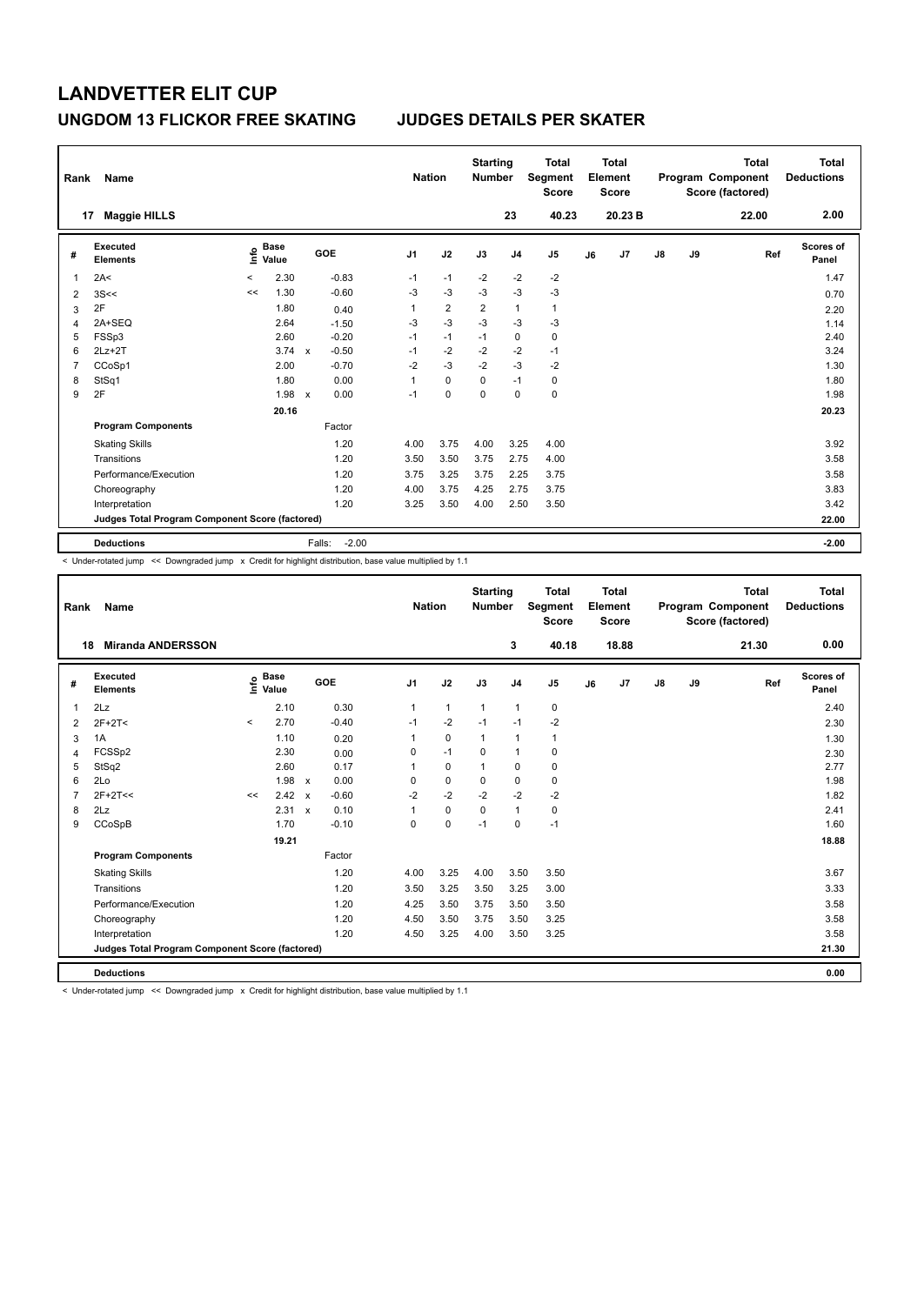| Rank | Name                                            |                              |             |                           |                   | <b>Nation</b>  |              | <b>Starting</b><br><b>Number</b> |                | <b>Total</b><br>Segment<br><b>Score</b> |    | <b>Total</b><br>Element<br><b>Score</b> |               |    | <b>Total</b><br>Program Component<br>Score (factored) | <b>Total</b><br><b>Deductions</b> |
|------|-------------------------------------------------|------------------------------|-------------|---------------------------|-------------------|----------------|--------------|----------------------------------|----------------|-----------------------------------------|----|-----------------------------------------|---------------|----|-------------------------------------------------------|-----------------------------------|
| 19   | <b>Felicia ISRAELSSON</b>                       |                              |             |                           |                   |                |              |                                  | 10             | 39.78                                   |    | 20.28                                   |               |    | 20.50                                                 | 1.00                              |
| #    | <b>Executed</b><br><b>Elements</b>              | e <sup>Base</sup><br>⊆ Value | <b>Base</b> |                           | GOE               | J <sub>1</sub> | J2           | J3                               | J <sub>4</sub> | J <sub>5</sub>                          | J6 | J7                                      | $\mathsf{J}8$ | J9 | Ref                                                   | Scores of<br>Panel                |
| 1    | 2Lo                                             |                              | 1.80        |                           | 0.00              | 1              | $\mathbf 0$  | $\mathbf 0$                      | $\pmb{0}$      | $\pmb{0}$                               |    |                                         |               |    |                                                       | 1.80                              |
| 2    | 2F                                              |                              | 1.80        |                           | 0.00              | 0              | $\Omega$     | $\Omega$                         | $\mathbf 0$    | $\mathbf 0$                             |    |                                         |               |    |                                                       | 1.80                              |
| 3    | 2Lz                                             |                              | 2.10        |                           | $-0.10$           | $-1$           | 0            | 0                                | $-1$           | 0                                       |    |                                         |               |    |                                                       | 2.00                              |
| 4    | StSq2                                           |                              | 2.60        |                           | 0.17              | 0              | $\mathbf{1}$ | 1                                | $\mathbf 0$    | 0                                       |    |                                         |               |    |                                                       | 2.77                              |
| 5    | FCCoSp4                                         |                              | 3.50        |                           | 0.50              | 1              | $\mathbf 0$  | $\overline{1}$                   | $\overline{1}$ | $\mathbf{1}$                            |    |                                         |               |    |                                                       | 4.00                              |
| 6    | $2S+2T<<$                                       | <<                           | 1.87        | $\mathsf{x}$              | $-0.60$           | $-3$           | $-3$         | $-3$                             | $-3$           | $-3$                                    |    |                                         |               |    |                                                       | 1.27                              |
| 7    | 1A                                              |                              | 1.21        | $\mathbf x$               | 0.00              | 1              | $\Omega$     | 0                                | 0              | 0                                       |    |                                         |               |    |                                                       | 1.21                              |
| 8    | 2Lo+1Lo                                         |                              | 2.53        | $\boldsymbol{\mathsf{x}}$ | 0.00              | 0              | $\mathbf 0$  | 0                                | $\mathbf 0$    | $\pmb{0}$                               |    |                                         |               |    |                                                       | 2.53                              |
| 9    | CCoSp3                                          |                              | 3.00        |                           | $-0.10$           | 1              | $-1$         | 0                                | $\mathbf 0$    | $-1$                                    |    |                                         |               |    |                                                       | 2.90                              |
|      |                                                 |                              | 20.41       |                           |                   |                |              |                                  |                |                                         |    |                                         |               |    |                                                       | 20.28                             |
|      | <b>Program Components</b>                       |                              |             |                           | Factor            |                |              |                                  |                |                                         |    |                                         |               |    |                                                       |                                   |
|      | <b>Skating Skills</b>                           |                              |             |                           | 1.20              | 3.50           | 3.50         | 3.75                             | 3.50           | 3.50                                    |    |                                         |               |    |                                                       | 3.50                              |
|      | Transitions                                     |                              |             |                           | 1.20              | 3.50           | 3.25         | 3.25                             | 3.00           | 3.25                                    |    |                                         |               |    |                                                       | 3.25                              |
|      | Performance/Execution                           |                              |             |                           | 1.20              | 3.75           | 3.50         | 3.50                             | 3.00           | 3.50                                    |    |                                         |               |    |                                                       | 3.50                              |
|      | Choreography                                    |                              |             |                           | 1.20              | 4.00           | 3.50         | 3.50                             | 3.25           | 3.50                                    |    |                                         |               |    |                                                       | 3.50                              |
|      | Interpretation                                  |                              |             |                           | 1.20              | 3.50           | 3.00         | 3.50                             | 3.25           | 3.25                                    |    |                                         |               |    |                                                       | 3.33                              |
|      | Judges Total Program Component Score (factored) |                              |             |                           |                   |                |              |                                  |                |                                         |    |                                         |               |    |                                                       | 20.50                             |
|      | <b>Deductions</b>                               |                              |             |                           | $-1.00$<br>Falls: |                |              |                                  |                |                                         |    |                                         |               |    |                                                       | $-1.00$                           |

<< Downgraded jump x Credit for highlight distribution, base value multiplied by 1.1

| Rank           | Name                                            |   |                                  |                           |         |                | <b>Nation</b> | <b>Starting</b><br><b>Number</b> |                | <b>Total</b><br>Segment<br><b>Score</b> |    | <b>Total</b><br>Element<br><b>Score</b> |               |    | <b>Total</b><br>Program Component<br>Score (factored) | <b>Total</b><br><b>Deductions</b> |
|----------------|-------------------------------------------------|---|----------------------------------|---------------------------|---------|----------------|---------------|----------------------------------|----------------|-----------------------------------------|----|-----------------------------------------|---------------|----|-------------------------------------------------------|-----------------------------------|
|                | <b>Amanda SWARTZ</b><br>20                      |   |                                  |                           |         |                |               |                                  | 15             | 39.59                                   |    | 19.49                                   |               |    | 20.10                                                 | 0.00                              |
| #              | Executed<br><b>Elements</b>                     |   | <b>Base</b><br>e Base<br>E Value |                           | GOE     | J <sub>1</sub> | J2            | J3                               | J <sub>4</sub> | J <sub>5</sub>                          | J6 | J7                                      | $\mathsf{J}8$ | J9 | Ref                                                   | <b>Scores of</b><br>Panel         |
| 1              | $2F+2Lo$                                        |   | 3.60                             |                           | 0.00    | 0              | $-1$          | $\mathbf 0$                      | $\mathbf 0$    | 0                                       |    |                                         |               |    |                                                       | 3.60                              |
| 2              | $2S+2Lo$                                        |   | 3.10                             |                           | 0.00    | 0              | $\mathbf 0$   | $\mathbf 0$                      | $\mathbf 0$    | 0                                       |    |                                         |               |    |                                                       | 3.10                              |
| 3              | FSSp1                                           |   | 2.00                             |                           | $-0.50$ | $-1$           | $-2$          | $-2$                             | $-1$           | $-2$                                    |    |                                         |               |    |                                                       | 1.50                              |
| 4              | 1A                                              |   | 1.10                             |                           | 0.00    | 0              | $\mathbf 0$   | $\Omega$                         | $\Omega$       | $\mathbf 0$                             |    |                                         |               |    |                                                       | 1.10                              |
| 5              | 2Lz                                             | e | 2.10                             |                           | $-0.30$ | $-1$           | $-1$          | $-1$                             | $-1$           | $-1$                                    |    |                                         |               |    |                                                       | 1.80                              |
| 6              | 2Lz                                             | e | 2.31                             | $\mathsf{x}$              | $-0.30$ | $-1$           | $-2$          | $-1$                             | $-1$           | $-1$                                    |    |                                         |               |    |                                                       | 2.01                              |
| $\overline{7}$ | CCoSp1                                          |   | 2.00                             |                           | $-0.20$ | 0              | $-1$          | $-1$                             | $\mathbf 0$    | $-1$                                    |    |                                         |               |    |                                                       | 1.80                              |
| 8              | StSq2                                           |   | 2.60                             |                           | 0.00    | $\Omega$       | $\mathbf 0$   | $\mathbf{1}$                     | $-1$           | 0                                       |    |                                         |               |    |                                                       | 2.60                              |
| 9              | 2F                                              |   | 1.98                             | $\boldsymbol{\mathsf{x}}$ | 0.00    | 1              | $\mathbf 0$   | $\Omega$                         | $\mathbf 0$    | $\mathbf 0$                             |    |                                         |               |    |                                                       | 1.98                              |
|                |                                                 |   | 20.79                            |                           |         |                |               |                                  |                |                                         |    |                                         |               |    |                                                       | 19.49                             |
|                | <b>Program Components</b>                       |   |                                  |                           | Factor  |                |               |                                  |                |                                         |    |                                         |               |    |                                                       |                                   |
|                | <b>Skating Skills</b>                           |   |                                  |                           | 1.20    | 3.25           | 3.50          | 3.50                             | 3.00           | 3.50                                    |    |                                         |               |    |                                                       | 3.42                              |
|                | Transitions                                     |   |                                  |                           | 1.20    | 3.00           | 3.25          | 3.25                             | 2.50           | 3.00                                    |    |                                         |               |    |                                                       | 3.08                              |
|                | Performance/Execution                           |   |                                  |                           | 1.20    | 3.25           | 3.25          | 3.75                             | 2.75           | 3.75                                    |    |                                         |               |    |                                                       | 3.42                              |
|                | Choreography                                    |   |                                  |                           | 1.20    | 3.50           | 3.50          | 3.50                             | 2.75           | 3.50                                    |    |                                         |               |    |                                                       | 3.50                              |
|                | Interpretation                                  |   |                                  |                           | 1.20    | 3.25           | 3.25          | 3.50                             | 2.50           | 3.50                                    |    |                                         |               |    |                                                       | 3.33                              |
|                | Judges Total Program Component Score (factored) |   |                                  |                           |         |                |               |                                  |                |                                         |    |                                         |               |    |                                                       | 20.10                             |
|                | <b>Deductions</b>                               |   |                                  |                           |         |                |               |                                  |                |                                         |    |                                         |               |    |                                                       | 0.00                              |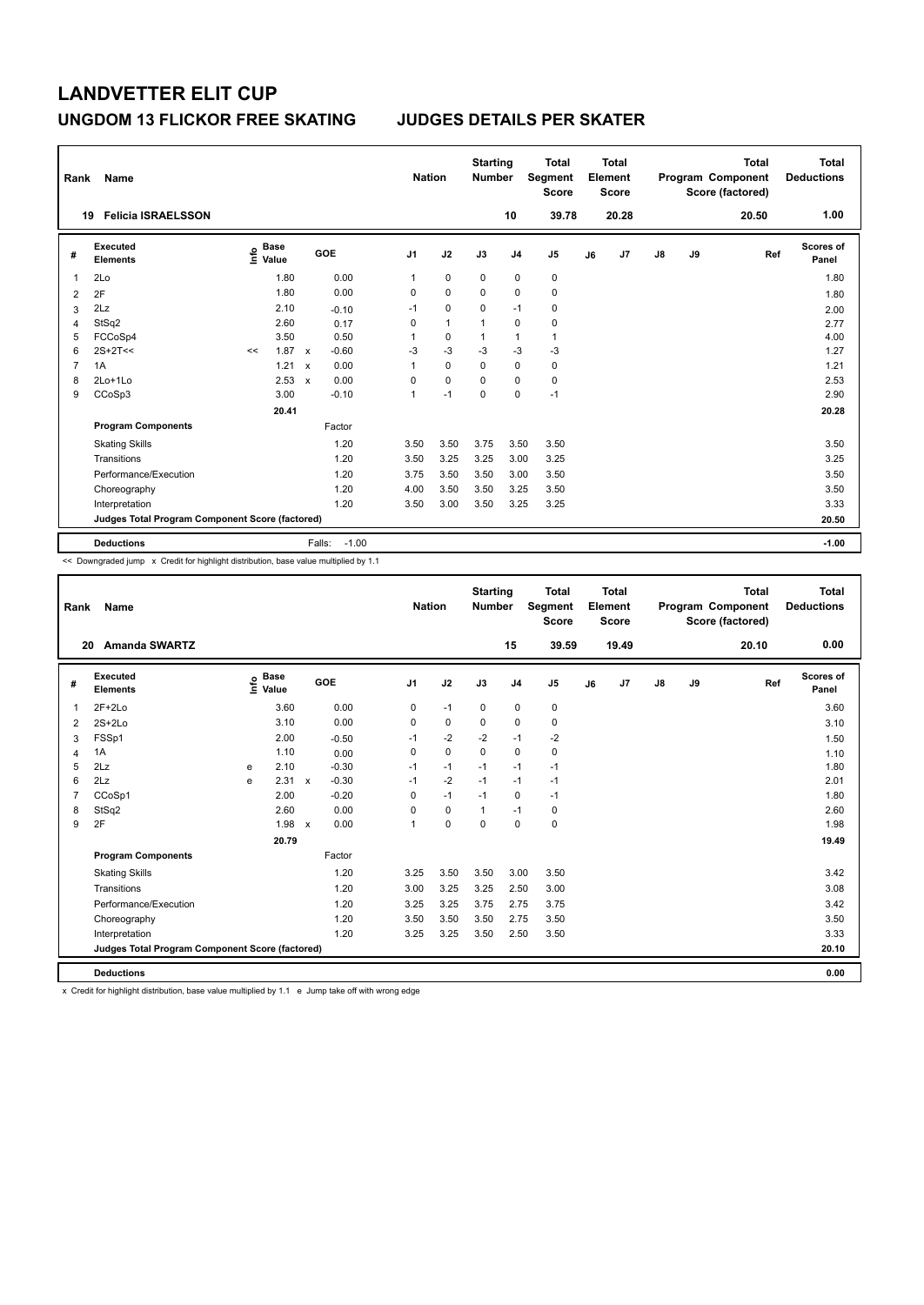| Rank | Name                                            |         |                                  |                           |         |                | <b>Nation</b> | <b>Starting</b><br><b>Number</b> |                | <b>Total</b><br>Segment<br><b>Score</b> |    | <b>Total</b><br>Element<br><b>Score</b> |    |    | <b>Total</b><br>Program Component<br>Score (factored) | <b>Total</b><br><b>Deductions</b> |
|------|-------------------------------------------------|---------|----------------------------------|---------------------------|---------|----------------|---------------|----------------------------------|----------------|-----------------------------------------|----|-----------------------------------------|----|----|-------------------------------------------------------|-----------------------------------|
| 21   | Alma ROSÉN                                      |         |                                  |                           |         |                |               |                                  | 12             | 39.07                                   |    | 17.67                                   |    |    | 21.40                                                 | 0.00                              |
| #    | <b>Executed</b><br><b>Elements</b>              |         | <b>Base</b><br>e Base<br>⊆ Value |                           | GOE     | J <sub>1</sub> | J2            | J3                               | J <sub>4</sub> | J <sub>5</sub>                          | J6 | J7                                      | J8 | J9 | Ref                                                   | <b>Scores of</b><br>Panel         |
| 1    | 2S                                              |         | 1.30                             |                           | 0.07    | 0              | 0             | $\mathbf{1}$                     | $\mathbf{1}$   | 0                                       |    |                                         |    |    |                                                       | 1.37                              |
| 2    | $2Lz+2Lo<$                                      | e       | 3.40                             |                           | $-0.60$ | $-2$           | $-2$          | $-3$                             | $-2$           | $-2$                                    |    |                                         |    |    |                                                       | 2.80                              |
| 3    | 2F+2Lo<                                         | $\prec$ | 3.10                             |                           | $-0.30$ | $-1$           | $-1$          | $-1$                             | $-1$           | $-1$                                    |    |                                         |    |    |                                                       | 2.80                              |
| 4    | CCoSp1                                          |         | 2.00                             |                           | 0.00    | 1              | 0             | $\Omega$                         | 0              | $-1$                                    |    |                                         |    |    |                                                       | 2.00                              |
| 5    | StSq1                                           |         | 1.80                             |                           | 0.00    | 0              | $-1$          | $\Omega$                         | $\overline{1}$ | $\mathbf 0$                             |    |                                         |    |    |                                                       | 1.80                              |
| 6    | 1A                                              |         | 1.21                             | $\mathsf{x}$              | 0.20    | 1              | $\mathbf{1}$  | 1                                | $\mathbf{1}$   | $\mathbf{1}$                            |    |                                         |    |    |                                                       | 1.41                              |
| 7    | 2Lz                                             | e       | 2.31                             | $\boldsymbol{\mathsf{x}}$ | $-0.50$ | $-1$           | $-2$          | $-1$                             | $-2$           | $-2$                                    |    |                                         |    |    |                                                       | 1.81                              |
| 8    | 2F                                              |         | 1.98                             | $\mathbf{x}$              | 0.00    | 0              | $\mathbf 0$   | $\Omega$                         | $\Omega$       | $\mathbf 0$                             |    |                                         |    |    |                                                       | 1.98                              |
| 9    | FSSp1                                           |         | 2.00                             |                           | $-0.30$ | $-1$           | $-2$          | $-1$                             | $\mathbf 0$    | $-1$                                    |    |                                         |    |    |                                                       | 1.70                              |
|      |                                                 |         | 19.10                            |                           |         |                |               |                                  |                |                                         |    |                                         |    |    |                                                       | 17.67                             |
|      | <b>Program Components</b>                       |         |                                  |                           | Factor  |                |               |                                  |                |                                         |    |                                         |    |    |                                                       |                                   |
|      | <b>Skating Skills</b>                           |         |                                  |                           | 1.20    | 3.50           | 3.50          | 4.00                             | 3.50           | 3.75                                    |    |                                         |    |    |                                                       | 3.58                              |
|      | Transitions                                     |         |                                  |                           | 1.20    | 3.00           | 3.25          | 3.75                             | 3.50           | 3.25                                    |    |                                         |    |    |                                                       | 3.33                              |
|      | Performance/Execution                           |         |                                  |                           | 1.20    | 3.50           | 3.25          | 3.75                             | 3.50           | 3.50                                    |    |                                         |    |    |                                                       | 3.50                              |
|      | Choreography                                    |         |                                  |                           | 1.20    | 3.75           | 3.75          | 4.00                             | 4.00           | 3.50                                    |    |                                         |    |    |                                                       | 3.83                              |
|      | Interpretation                                  |         |                                  |                           | 1.20    | 3.50           | 3.00          | 4.00                             | 4.00           | 3.25                                    |    |                                         |    |    |                                                       | 3.58                              |
|      | Judges Total Program Component Score (factored) |         |                                  |                           |         |                |               |                                  |                |                                         |    |                                         |    |    |                                                       | 21.40                             |
|      | <b>Deductions</b>                               |         |                                  |                           |         |                |               |                                  |                |                                         |    |                                         |    |    |                                                       | 0.00                              |

 $\leq$  Under-rotated jump  $\geq$  Credit for highlight distribution, base value multiplied by 1.1 e Jump take off with wrong edge

| Rank           | Name                                            |                              |              |         |                | <b>Nation</b> | <b>Starting</b><br><b>Number</b> |                | <b>Total</b><br>Segment<br><b>Score</b> |    | <b>Total</b><br>Element<br><b>Score</b> |               |    | <b>Total</b><br>Program Component<br>Score (factored) | <b>Total</b><br><b>Deductions</b> |
|----------------|-------------------------------------------------|------------------------------|--------------|---------|----------------|---------------|----------------------------------|----------------|-----------------------------------------|----|-----------------------------------------|---------------|----|-------------------------------------------------------|-----------------------------------|
|                | <b>Felicia NILSSON</b><br>22                    |                              |              |         |                |               |                                  | 8              | 38.33                                   |    | 20.53                                   |               |    | 17.80                                                 | 0.00                              |
| #              | Executed<br><b>Elements</b>                     | <b>Base</b><br>lnfo<br>Value |              | GOE     | J <sub>1</sub> | J2            | J3                               | J <sub>4</sub> | J <sub>5</sub>                          | J6 | J7                                      | $\mathsf{J}8$ | J9 | Ref                                                   | Scores of<br>Panel                |
| 1              | $2F+2T$                                         | 3.10                         |              | $-0.60$ | $-2$           | $-2$          | $-2$                             | $-2$           | $-2$                                    |    |                                         |               |    |                                                       | 2.50                              |
| 2              | 2Lz                                             | 2.10                         |              | $-0.60$ | $-2$           | $-1$          | $-2$                             | $-2$           | $-2$                                    |    |                                         |               |    |                                                       | 1.50                              |
| 3              | 2Lo                                             | 1.80                         |              | 0.00    | 0              | 0             | 0                                | 0              | 0                                       |    |                                         |               |    |                                                       | 1.80                              |
| 4              | StSq2                                           | 2.60                         |              | 0.00    | 0              | $\mathbf 0$   | $\mathbf 0$                      | $\mathbf 0$    | $\mathbf 0$                             |    |                                         |               |    |                                                       | 2.60                              |
| 5              | CCoSp4                                          | 3.50                         |              | 0.00    | 0              | $-1$          |                                  | 0              | $\pmb{0}$                               |    |                                         |               |    |                                                       | 3.50                              |
| 6              | $2F+2T$                                         | 3.41                         | $\mathsf{x}$ | 0.00    | 0              | $\mathbf{1}$  | 0                                | 0              | $\pmb{0}$                               |    |                                         |               |    |                                                       | 3.41                              |
| $\overline{7}$ | 1A                                              | 1.21                         | $\mathsf{x}$ | 0.00    | 0              | $\mathbf{1}$  | 0                                | 0              | 0                                       |    |                                         |               |    |                                                       | 1.21                              |
| 8              | 2Lz                                             | 2.31                         | $\mathbf{x}$ | $-0.60$ | $-2$           | $-2$          | $-2$                             | $-2$           | $-1$                                    |    |                                         |               |    |                                                       | 1.71                              |
| 9              | FCSp2                                           | 2.30                         |              | 0.00    | $-1$           | $\pmb{0}$     | $\mathbf 0$                      | 0              | $\pmb{0}$                               |    |                                         |               |    |                                                       | 2.30                              |
|                |                                                 | 22.33                        |              |         |                |               |                                  |                |                                         |    |                                         |               |    |                                                       | 20.53                             |
|                | <b>Program Components</b>                       |                              |              | Factor  |                |               |                                  |                |                                         |    |                                         |               |    |                                                       |                                   |
|                | <b>Skating Skills</b>                           |                              |              | 1.20    | 3.50           | 3.25          | 4.00                             | 2.75           | 3.25                                    |    |                                         |               |    |                                                       | 3.33                              |
|                | Transitions                                     |                              |              | 1.20    | 3.25           | 2.50          | 2.75                             | 2.50           | 2.75                                    |    |                                         |               |    |                                                       | 2.67                              |
|                | Performance/Execution                           |                              |              | 1.20    | 3.50           | 3.00          | 3.25                             | 2.75           | 3.25                                    |    |                                         |               |    |                                                       | 3.17                              |
|                | Choreography                                    |                              |              | 1.20    | 3.75           | 2.75          | 3.00                             | 2.50           | 2.75                                    |    |                                         |               |    |                                                       | 2.83                              |
|                | Interpretation                                  |                              |              | 1.20    | 3.25           | 2.75          | 3.25                             | 2.25           | 2.50                                    |    |                                         |               |    |                                                       | 2.83                              |
|                | Judges Total Program Component Score (factored) |                              |              |         |                |               |                                  |                |                                         |    |                                         |               |    |                                                       | 17.80                             |
|                | <b>Deductions</b>                               |                              |              |         |                |               |                                  |                |                                         |    |                                         |               |    |                                                       | 0.00                              |

x Credit for highlight distribution, base value multiplied by 1.1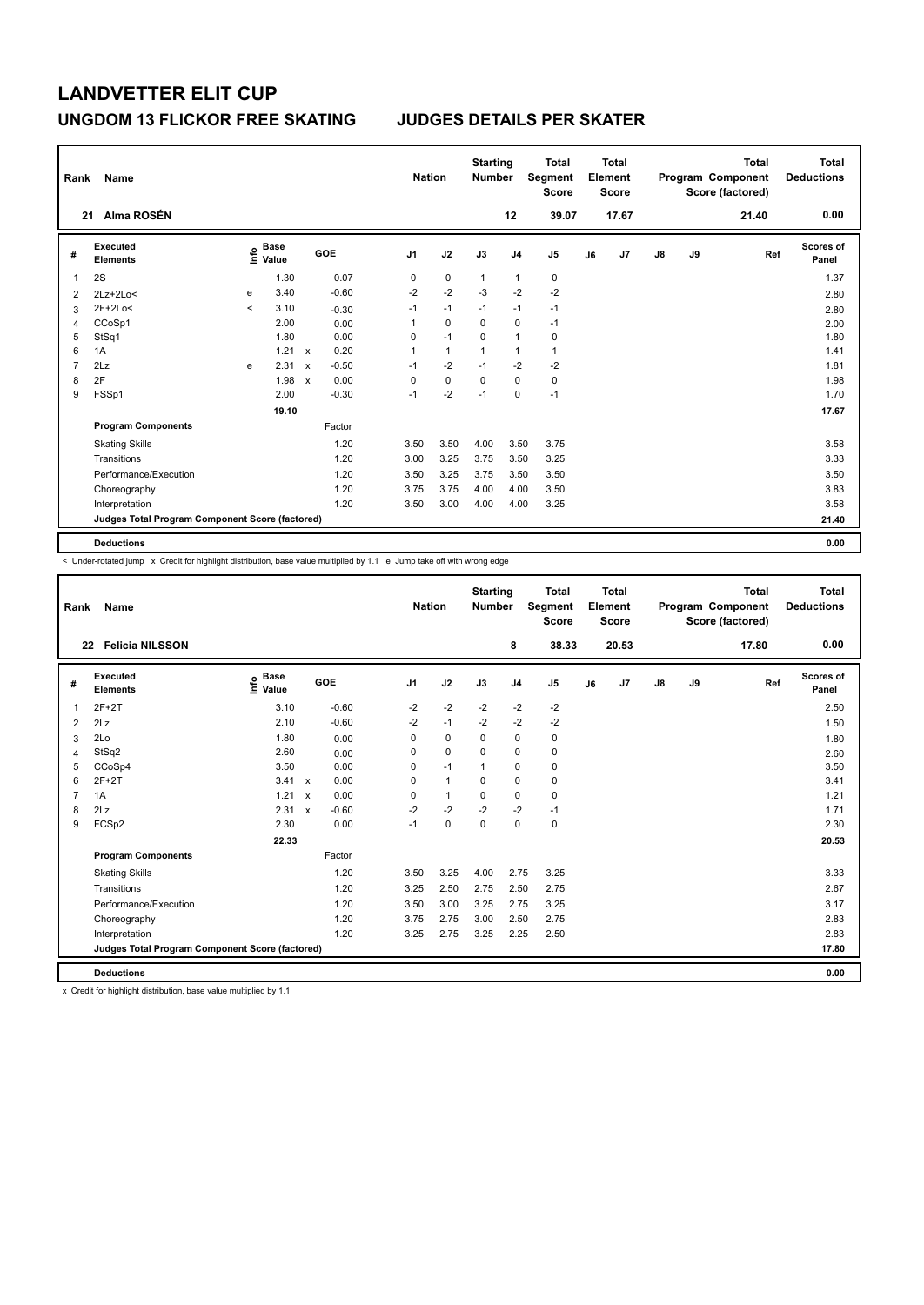| Rank           | Name                                            |    |                                  |              |            | <b>Nation</b>  |              | <b>Starting</b><br><b>Number</b> |                | Total<br>Segment<br><b>Score</b> |    | <b>Total</b><br>Element<br><b>Score</b> |               |    | <b>Total</b><br>Program Component<br>Score (factored) | Total<br><b>Deductions</b> |
|----------------|-------------------------------------------------|----|----------------------------------|--------------|------------|----------------|--------------|----------------------------------|----------------|----------------------------------|----|-----------------------------------------|---------------|----|-------------------------------------------------------|----------------------------|
|                | <b>Lisen HOGNER</b><br>23                       |    |                                  |              |            |                |              |                                  | 4              | 36.89                            |    | 17.69                                   |               |    | 19.20                                                 | 0.00                       |
| #              | Executed<br><b>Elements</b>                     |    | <b>Base</b><br>e Base<br>⊆ Value |              | <b>GOE</b> | J <sub>1</sub> | J2           | J3                               | J <sub>4</sub> | J <sub>5</sub>                   | J6 | J7                                      | $\mathsf{J}8$ | J9 | Ref                                                   | <b>Scores of</b><br>Panel  |
|                | 2F                                              |    | 1.80                             |              | 0.20       | 1              | $\mathbf{1}$ | 0                                | $\overline{1}$ | 0                                |    |                                         |               |    |                                                       | 2.00                       |
| $\overline{2}$ | 2Lz                                             | e  | 2.10                             |              | $-0.30$    | $-1$           | $-2$         | $-1$                             | $-1$           | $-1$                             |    |                                         |               |    |                                                       | 1.80                       |
| 3              | $2Lz+2T<<$                                      | e  | 2.50                             |              | $-0.70$    | $-2$           | $-3$         | $-2$                             | $-3$           | -2                               |    |                                         |               |    |                                                       | 1.80                       |
| 4              | FCCoSp3                                         |    | 3.00                             |              | $-0.10$    | $-2$           | $-1$         | $\mathbf 0$                      | $\mathbf 0$    | $\pmb{0}$                        |    |                                         |               |    |                                                       | 2.90                       |
| 5              | 1A                                              |    | 1.21                             | $\mathsf{x}$ | 0.00       | 0              | $\mathbf 0$  | 1                                | 0              | $\mathbf 0$                      |    |                                         |               |    |                                                       | 1.21                       |
| 6              | $2F+2T<<$                                       | << | 2.42                             | $\mathsf{x}$ | $-0.60$    | $-2$           | $-2$         | $-2$                             | $-2$           | $-2$                             |    |                                         |               |    |                                                       | 1.82                       |
| 7              | CCoSp3                                          |    | 3.00                             |              | 0.00       | 0              | $\mathbf 0$  | $\Omega$                         | $\mathbf 0$    | 0                                |    |                                         |               |    |                                                       | 3.00                       |
| 8              | StSq1                                           |    | 1.80                             |              | 0.33       | 1              | 1            | 1                                | 0              | 0                                |    |                                         |               |    |                                                       | 2.13                       |
| 9              | 2S                                              |    | 1.43                             | $\mathsf{x}$ | $-0.40$    | $-2$           | $-2$         | $-2$                             | $-2$           | $-2$                             |    |                                         |               |    |                                                       | 1.03                       |
|                |                                                 |    | 19.26                            |              |            |                |              |                                  |                |                                  |    |                                         |               |    |                                                       | 17.69                      |
|                | <b>Program Components</b>                       |    |                                  |              | Factor     |                |              |                                  |                |                                  |    |                                         |               |    |                                                       |                            |
|                | <b>Skating Skills</b>                           |    |                                  |              | 1.20       | 3.75           | 3.50         | 4.00                             | 3.25           | 3.50                             |    |                                         |               |    |                                                       | 3.58                       |
|                | Transitions                                     |    |                                  |              | 1.20       | 3.25           | 3.25         | 3.50                             | 2.75           | 3.00                             |    |                                         |               |    |                                                       | 3.17                       |
|                | Performance/Execution                           |    |                                  |              | 1.20       | 3.50           | 2.75         | 3.50                             | 2.75           | 3.25                             |    |                                         |               |    |                                                       | 3.17                       |
|                | Choreography                                    |    |                                  |              | 1.20       | 3.50           | 3.00         | 3.75                             | 2.50           | 3.00                             |    |                                         |               |    |                                                       | 3.17                       |
|                | Interpretation                                  |    |                                  |              | 1.20       | 3.25           | 2.75         | 3.50                             | 2.50           | 2.75                             |    |                                         |               |    |                                                       | 2.92                       |
|                | Judges Total Program Component Score (factored) |    |                                  |              |            |                |              |                                  |                |                                  |    |                                         |               |    |                                                       | 19.20                      |
|                | <b>Deductions</b>                               |    |                                  |              |            |                |              |                                  |                |                                  |    |                                         |               |    |                                                       | 0.00                       |

<< Downgraded jump x Credit for highlight distribution, base value multiplied by 1.1 e Jump take off with wrong edge

| Rank           | Name                                            |      |                      |                           |         |                | <b>Nation</b> |      | <b>Starting</b><br><b>Number</b> |                | <b>Total</b><br><b>Segment</b><br><b>Score</b> |    | <b>Total</b><br>Element<br><b>Score</b> |               |    | <b>Total</b><br>Program Component<br>Score (factored) | Total<br><b>Deductions</b> |
|----------------|-------------------------------------------------|------|----------------------|---------------------------|---------|----------------|---------------|------|----------------------------------|----------------|------------------------------------------------|----|-----------------------------------------|---------------|----|-------------------------------------------------------|----------------------------|
| 24             | <b>Wilma BROVALL</b>                            |      |                      |                           |         |                |               |      |                                  | 1              | 36.86                                          |    | 19.16                                   |               |    | 17.70                                                 | 0.00                       |
| #              | <b>Executed</b><br><b>Elements</b>              | ١nf٥ | <b>Base</b><br>Value |                           | GOE     | J <sub>1</sub> | J2            |      | J3                               | J <sub>4</sub> | J <sub>5</sub>                                 | J6 | J7                                      | $\mathsf{J}8$ | J9 | Ref                                                   | <b>Scores of</b><br>Panel  |
| 1              | 2Lz                                             | e    | 1.50                 |                           | $-0.60$ | $-2$           |               | $-2$ | $-2$                             | $-3$           | $-2$                                           |    |                                         |               |    |                                                       | 0.90                       |
| $\overline{2}$ | 2Lo                                             |      | 1.80                 |                           | $-0.40$ | $-2$           | $-1$          |      | $\Omega$                         | $-2$           | $-1$                                           |    |                                         |               |    |                                                       | 1.40                       |
| 3              | 1A                                              |      | 1.10                 |                           | $-0.47$ | $-3$           |               | $-2$ | $-3$                             | $-2$           | $-1$                                           |    |                                         |               |    |                                                       | 0.63                       |
| 4              | CCoSp3                                          |      | 3.00                 |                           | $-0.10$ | $-1$           | $-1$          |      | $\Omega$                         | $\mathbf 0$    | 0                                              |    |                                         |               |    |                                                       | 2.90                       |
| 5              | $2Lz+2T$                                        | e    | 3.74                 | $\mathbf{x}$              | $-0.40$ | $-2$           | $-1$          |      | $-1$                             | $-1$           | $-2$                                           |    |                                         |               |    |                                                       | 3.34                       |
| 6              | $2F+2T$                                         |      | 3.41                 | $\boldsymbol{\mathsf{x}}$ | $-0.30$ | $-1$           | $-1$          |      | $-1$                             | $-1$           | $-2$                                           |    |                                         |               |    |                                                       | 3.11                       |
| $\overline{7}$ | 2Lo                                             |      | 1.98                 | $\boldsymbol{\mathsf{x}}$ | $-0.50$ | $-2$           | $-1$          |      | $-2$                             | $-2$           | $-1$                                           |    |                                         |               |    |                                                       | 1.48                       |
| 8              | StSq2                                           |      | 2.60                 |                           | 0.00    | 0              | 0             |      | 0                                | $\mathbf 0$    | 0                                              |    |                                         |               |    |                                                       | 2.60                       |
| 9              | FCCoSp3                                         |      | 3.00                 |                           | $-0.20$ | $-1$           | $-1$          |      | $\mathbf 0$                      | $\mathbf 0$    | $-1$                                           |    |                                         |               |    |                                                       | 2.80                       |
|                |                                                 |      | 22.13                |                           |         |                |               |      |                                  |                |                                                |    |                                         |               |    |                                                       | 19.16                      |
|                | <b>Program Components</b>                       |      |                      |                           | Factor  |                |               |      |                                  |                |                                                |    |                                         |               |    |                                                       |                            |
|                | <b>Skating Skills</b>                           |      |                      |                           | 1.20    | 3.25           |               | 2.75 | 3.75                             | 2.75           | 3.00                                           |    |                                         |               |    |                                                       | 3.00                       |
|                | Transitions                                     |      |                      |                           | 1.20    | 3.00           |               | 2.75 | 3.25                             | 2.50           | 2.75                                           |    |                                         |               |    |                                                       | 2.83                       |
|                | Performance/Execution                           |      |                      |                           | 1.20    | 3.25           |               | 2.50 | 3.75                             | 2.25           | 3.25                                           |    |                                         |               |    |                                                       | 3.00                       |
|                | Choreography                                    |      |                      |                           | 1.20    | 3.50           |               | 2.50 | 3.50                             | 2.25           | 3.25                                           |    |                                         |               |    |                                                       | 3.08                       |
|                | Interpretation                                  |      |                      |                           | 1.20    | 3.00           |               | 2.50 | 3.50                             | 2.00           | 3.00                                           |    |                                         |               |    |                                                       | 2.83                       |
|                | Judges Total Program Component Score (factored) |      |                      |                           |         |                |               |      |                                  |                |                                                |    |                                         |               |    |                                                       | 17.70                      |
|                | <b>Deductions</b>                               |      |                      |                           |         |                |               |      |                                  |                |                                                |    |                                         |               |    |                                                       | 0.00                       |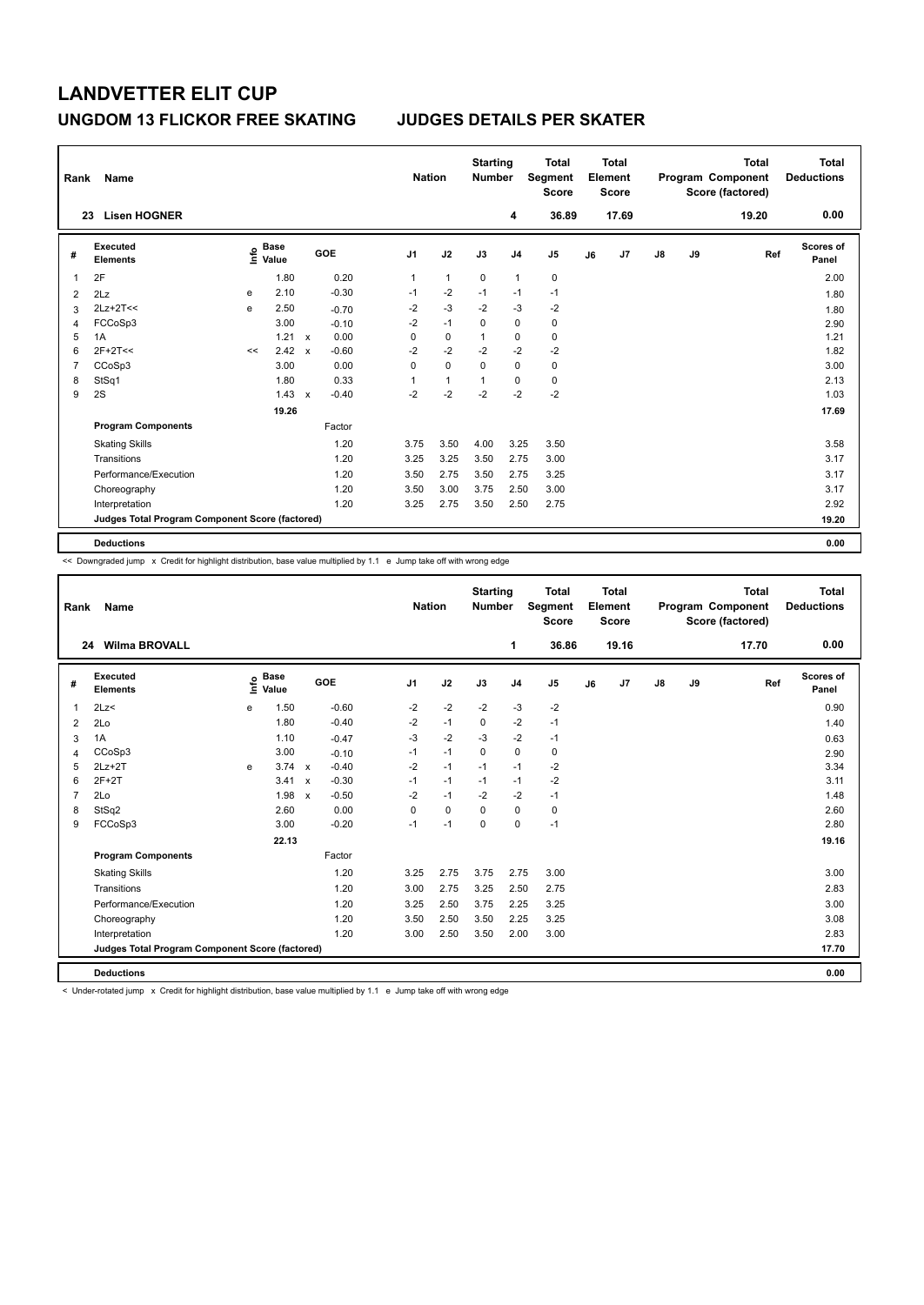| Rank | Name                                            |                                  |              |         | <b>Nation</b>  |             | <b>Starting</b><br><b>Number</b> |                | <b>Total</b><br>Segment<br><b>Score</b> |    | <b>Total</b><br>Element<br><b>Score</b> |               |    | <b>Total</b><br>Program Component<br>Score (factored) | Total<br><b>Deductions</b> |
|------|-------------------------------------------------|----------------------------------|--------------|---------|----------------|-------------|----------------------------------|----------------|-----------------------------------------|----|-----------------------------------------|---------------|----|-------------------------------------------------------|----------------------------|
|      | <b>Leiha BENGTSSON</b><br>25                    |                                  |              |         |                |             |                                  | $\mathbf{2}$   | 36.62                                   |    | 18.72                                   |               |    | 18.90                                                 | 1.00                       |
| #    | Executed<br><b>Elements</b>                     | <b>Base</b><br>e Base<br>⊆ Value |              | GOE     | J <sub>1</sub> | J2          | J3                               | J <sub>4</sub> | J <sub>5</sub>                          | J6 | J7                                      | $\mathsf{J}8$ | J9 | Ref                                                   | <b>Scores of</b><br>Panel  |
| -1   | $2S+2Lo$                                        | 3.10                             |              | 0.00    | 0              | $\mathbf 0$ | 0                                | 0              | 0                                       |    |                                         |               |    |                                                       | 3.10                       |
| 2    | CCoSp3                                          | 3.00                             |              | 0.00    | 0              | $\mathbf 0$ | $\mathbf{1}$                     | $\mathbf 0$    | $\pmb{0}$                               |    |                                         |               |    |                                                       | 3.00                       |
| 3    | 2F                                              | 1.80                             |              | $-0.90$ | $-3$           | $-3$        | $-3$                             | $-3$           | $-3$                                    |    |                                         |               |    |                                                       | 0.90                       |
| 4    | $1A+2Lo$                                        | 2.90                             |              | 0.00    | 0              | $\mathbf 0$ | $\mathbf 0$                      | $\mathbf 0$    | $\pmb{0}$                               |    |                                         |               |    |                                                       | 2.90                       |
| 5    | FCCoSp1                                         | 2.00                             |              | $-0.20$ | $-1$           | $-1$        | $\Omega$                         | $-1$           | 0                                       |    |                                         |               |    |                                                       | 1.80                       |
| 6    | 2T                                              | 1.43                             | $\mathsf{x}$ | 0.00    | 0              | $\mathbf 0$ | 0                                | 0              | 0                                       |    |                                         |               |    |                                                       | 1.43                       |
| 7    | StSq2                                           | 2.60                             |              | 0.00    | 0              | $-1$        | $\mathbf 0$                      | $\mathbf 0$    | $\mathbf 0$                             |    |                                         |               |    |                                                       | 2.60                       |
| 8    | 2S                                              | 1.43                             | $\mathsf{x}$ | 0.13    | 0              | 0           | 1                                | $\overline{1}$ | $\mathbf{1}$                            |    |                                         |               |    |                                                       | 1.56                       |
| 9    | 2T                                              | 1.43                             | $\mathsf{x}$ | 0.00    | 0              | 0           | $\mathbf 0$                      | $\overline{1}$ | $\pmb{0}$                               |    |                                         |               |    |                                                       | 1.43                       |
|      |                                                 | 19.69                            |              |         |                |             |                                  |                |                                         |    |                                         |               |    |                                                       | 18.72                      |
|      | <b>Program Components</b>                       |                                  |              | Factor  |                |             |                                  |                |                                         |    |                                         |               |    |                                                       |                            |
|      | <b>Skating Skills</b>                           |                                  |              | 1.20    | 3.25           | 3.00        | 3.50                             | 3.00           | 3.25                                    |    |                                         |               |    |                                                       | 3.17                       |
|      | Transitions                                     |                                  |              | 1.20    | 3.00           | 3.00        | 3.25                             | 2.75           | 3.00                                    |    |                                         |               |    |                                                       | 3.00                       |
|      | Performance/Execution                           |                                  |              | 1.20    | 3.50           | 2.75        | 3.50                             | 3.00           | 3.25                                    |    |                                         |               |    |                                                       | 3.25                       |
|      | Choreography                                    |                                  |              | 1.20    | 3.50           | 2.50        | 3.25                             | 2.75           | 3.25                                    |    |                                         |               |    |                                                       | 3.08                       |
|      | Interpretation                                  |                                  |              | 1.20    | 3.75           | 2.75        | 3.50                             | 3.00           | 3.25                                    |    |                                         |               |    |                                                       | 3.25                       |
|      | Judges Total Program Component Score (factored) |                                  |              |         |                |             |                                  |                |                                         |    |                                         |               |    |                                                       | 18.90                      |
|      | <b>Deductions</b>                               |                                  | Falls:       | $-1.00$ |                |             |                                  |                |                                         |    |                                         |               |    |                                                       | $-1.00$                    |

x Credit for highlight distribution, base value multiplied by 1.1

| Rank           | Name                                            |         |                                  |                           |         |                | <b>Nation</b> | <b>Starting</b><br><b>Number</b> |                | <b>Total</b><br>Segment<br><b>Score</b> |    | Total<br>Element<br><b>Score</b> |               |    | <b>Total</b><br>Program Component<br>Score (factored) | Total<br><b>Deductions</b> |
|----------------|-------------------------------------------------|---------|----------------------------------|---------------------------|---------|----------------|---------------|----------------------------------|----------------|-----------------------------------------|----|----------------------------------|---------------|----|-------------------------------------------------------|----------------------------|
| 26             | Josefin AHLGREN-VENNKLEV                        |         |                                  |                           |         |                |               |                                  | 7              | 35.48                                   |    | 17.18                            |               |    | 18.30                                                 | 0.00                       |
| #              | Executed<br><b>Elements</b>                     |         | <b>Base</b><br>e Base<br>⊆ Value |                           | GOE     | J <sub>1</sub> | J2            | J3                               | J <sub>4</sub> | J <sub>5</sub>                          | J6 | J7                               | $\mathsf{J}8$ | J9 | Ref                                                   | Scores of<br>Panel         |
| $\mathbf{1}$   | $2F+2T$                                         |         | 3.10                             |                           | 0.00    | 0              | $\mathbf 0$   | $\mathbf 0$                      | $\mathbf 0$    | $\mathbf 0$                             |    |                                  |               |    |                                                       | 3.10                       |
| 2              | 2Lz<                                            | e       | 1.50                             |                           | $-0.60$ | $-2$           | $-2$          | $-2$                             | $-2$           | $-2$                                    |    |                                  |               |    |                                                       | 0.90                       |
| 3              | 2Lo                                             |         | 1.80                             |                           | 0.00    | 0              | $\mathbf 0$   | $\Omega$                         | $\mathbf 0$    | $\mathbf 0$                             |    |                                  |               |    |                                                       | 1.80                       |
| 4              | CCoSp3                                          |         | 3.00                             |                           | 0.00    | 0              | $-1$          | $\Omega$                         | $\mathbf{1}$   | $\mathbf 0$                             |    |                                  |               |    |                                                       | 3.00                       |
| 5              | 1A                                              |         | 1.21                             | $\mathsf{x}$              | 0.13    | 1              | $\mathbf{1}$  | $\mathbf{1}$                     | $\mathbf 0$    | 0                                       |    |                                  |               |    |                                                       | 1.34                       |
| 6              | 2F<                                             | $\prec$ | 1.43                             | $\boldsymbol{\mathsf{x}}$ | $-0.60$ | $-2$           | $-2$          | $-2$                             | $-2$           | $-2$                                    |    |                                  |               |    |                                                       | 0.83                       |
| $\overline{7}$ | $2Lo+2T$                                        |         | 3.41                             | $\boldsymbol{\mathsf{x}}$ | $-0.30$ | $-2$           | $\mathbf 0$   | $-1$                             | $-1$           | $-1$                                    |    |                                  |               |    |                                                       | 3.11                       |
| 8              | StSq1                                           |         | 1.80                             |                           | 0.00    | $\Omega$       | $\mathbf 0$   | $\Omega$                         | $\Omega$       | 0                                       |    |                                  |               |    |                                                       | 1.80                       |
| 9              | FCSSpB                                          |         | 1.60                             |                           | $-0.30$ | $-1$           | $-2$          | $-1$                             | $-1$           | $-1$                                    |    |                                  |               |    |                                                       | 1.30                       |
|                |                                                 |         | 18.85                            |                           |         |                |               |                                  |                |                                         |    |                                  |               |    |                                                       | 17.18                      |
|                | <b>Program Components</b>                       |         |                                  |                           | Factor  |                |               |                                  |                |                                         |    |                                  |               |    |                                                       |                            |
|                | <b>Skating Skills</b>                           |         |                                  |                           | 1.20    | 3.25           | 3.25          | 3.25                             | 2.75           | 3.25                                    |    |                                  |               |    |                                                       | 3.25                       |
|                | Transitions                                     |         |                                  |                           | 1.20    | 3.00           | 3.00          | 3.00                             | 2.50           | 3.00                                    |    |                                  |               |    |                                                       | 3.00                       |
|                | Performance/Execution                           |         |                                  |                           | 1.20    | 3.25           | 2.75          | 3.25                             | 3.00           | 3.25                                    |    |                                  |               |    |                                                       | 3.17                       |
|                | Choreography                                    |         |                                  |                           | 1.20    | 3.00           | 2.75          | 3.00                             | 2.75           | 3.00                                    |    |                                  |               |    |                                                       | 2.92                       |
|                | Interpretation                                  |         |                                  |                           | 1.20    | 3.25           | 2.50          | 3.25                             | 2.75           | 2.75                                    |    |                                  |               |    |                                                       | 2.92                       |
|                | Judges Total Program Component Score (factored) |         |                                  |                           |         |                |               |                                  |                |                                         |    |                                  |               |    |                                                       | 18.30                      |
|                | <b>Deductions</b>                               |         |                                  |                           |         |                |               |                                  |                |                                         |    |                                  |               |    |                                                       | 0.00                       |